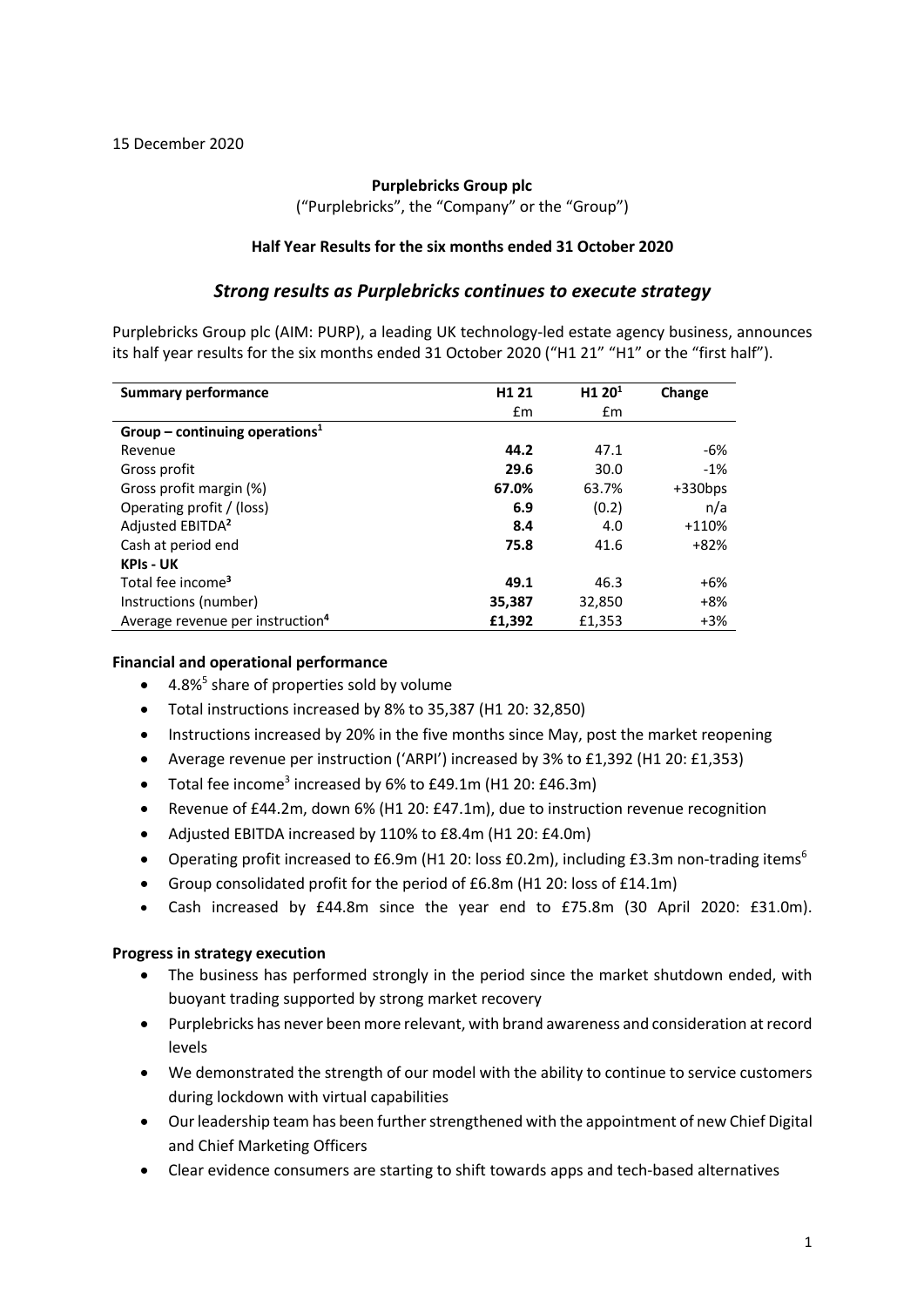- Strategic initiatives under our House Strategy continue to be executed at pace
- The disposal of Canadian business gives us the financial strength to focus on our UK growth opportunity

## **Outlook**

Whilst there are reasons to remain cautious on the economic outlook, we are confident in the levers which are under our control, and we currently expect adjusted EBITDA for the full year to exceed the upper end of the current range of consensus<sup>7</sup>.

## **Vic Darvey, Chief Executive Officer, commented**:

"Purplebricks has delivered a strong performance in the period with instructions up 8% and total fee income growth of 6%, despite the UK housing market being disrupted through the height of COVID-19. This continued momentum demonstrates the strength of our technology-led business model and our ability to adapt quickly to a changing market.

"I am proud of the way we responded to the COVID-19 crisis, which demonstrated our ability to deliver our improved virtual capabilities to our customers throughout the period. We made sure we looked after our people when things got tough, we adapted quickly to new ways of working, and we enhanced our technology to make it easier and safer for customers to do business with us.

"We are now emerging from the pandemic in a very strong competitive position. As a result of continued financial discipline and operational excellence across the business we have experienced strong growth in adjusted EBITDA, up 110%, and a significant improvement in cash generation compared to last year.

"Our focus for 2021 will be to re-accelerate the growth of our core business by continuing to enhance our digital innovation, our virtual capabilities and increasing agent productivity through automation and efficiency. This period has shown that our technology-led business model is now more relevant than ever, as customers continue to shift to being more comfortable buying and selling their homes digitally."

 $1$  Continuing operations now represents the UK segment only with H1 20 restated. The results of our Canada business up to its disposal on 15 July 2020 and of our discontinued Australian and US operations for the prior period are presented in note 6.

<sup>&</sup>lt;sup>2</sup> The underlying performance of the Group is monitored internally using a number of alternative performance measures ("APMs"), which are not defined within IFRS. Such measures should be considered alongside the equivalent IFRS measures. For full definitions and reconciliations of APMs, please refer to note 4. Adjusted EBITDA is defined as operating profit, adding back depreciation, amortisation, share-based payment charges / credits, results of associates / joint ventures and exceptional items.

<sup>&</sup>lt;sup>3</sup> Total fee income is a KPI used by management to track income from current activity levels. Total fee income is a non-IFRS measure and represents fees receivable for published instructions, lettings and mortgage referrals; and conveyancing fees due in relation to completed transactions.

<sup>4</sup> ARPI: Average revenue per instruction equates to total fee income excluding lettings, divided by the number of instructions published in the period.

<sup>5</sup> Source: Twenty CI.

<sup>6</sup> These non-trading items are a share-based payment credit of £1.9m and a gain of £1.4m on deemed disposal relating to the investment in Homeday, and are discussed in the Financial Results section.

<sup>7</sup> As at 14 December 2020, the Group's compiled full year 2021 consensus for adjusted EBITDA is £7.0m, ranging from £5.0m to £10.6m.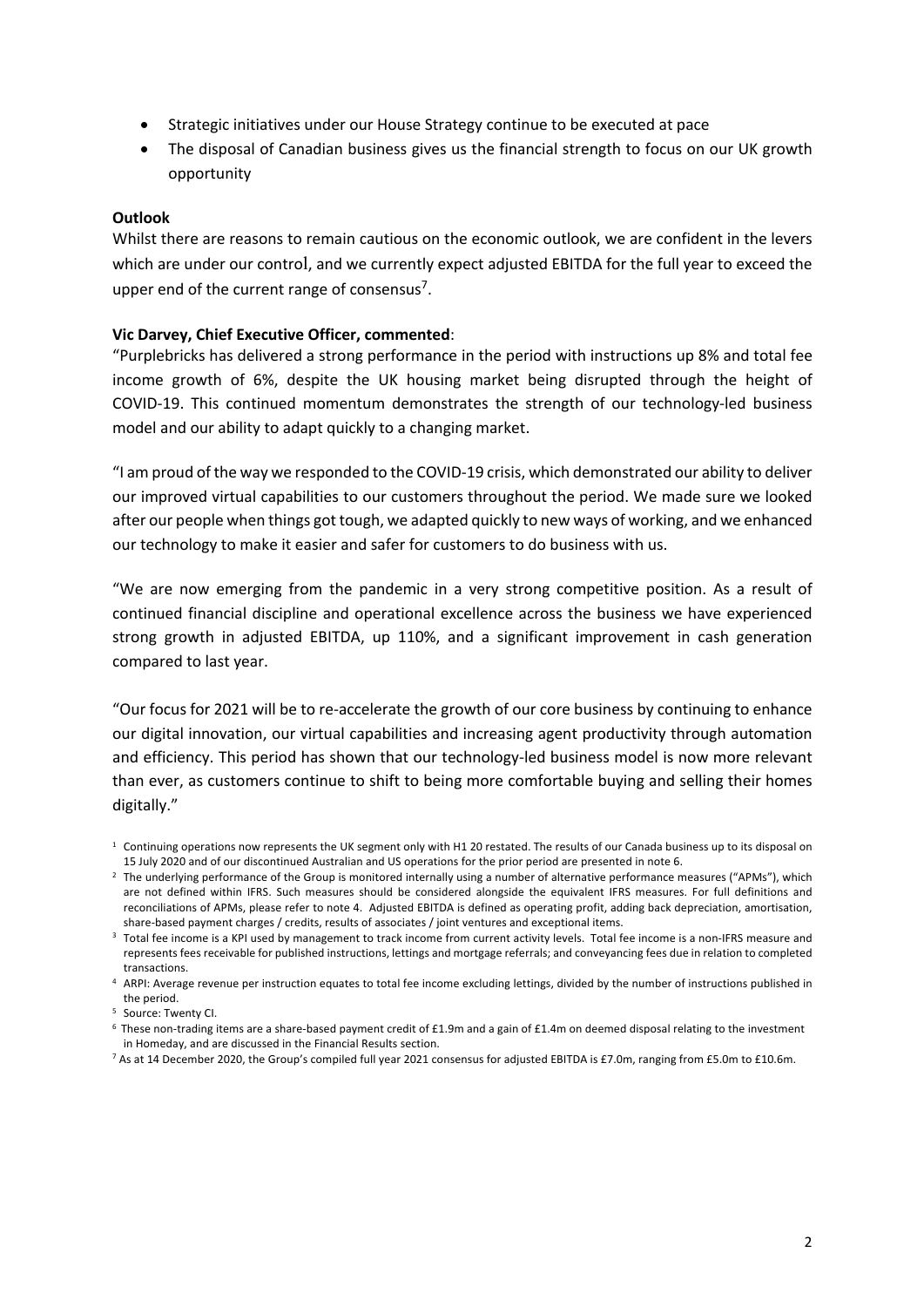#### **Results presentation and conference call**

Vic Darvey, CEO and Andy Botha, CFO are streaming a video presentation of results via webcast at 9.00am today followed by a live Q&A session for analysts and investors.

The video webcast link is via the webcast registration page and on the website. A replay will also be available on the Purplebricks website following the Q&A session at http://www.purplebricksplc.com/investors/latest\_results.

### **Enquiries**

| <b>Purplebricks</b><br>Vic Darvey, Chief Executive Officer<br>Andy Botha, Chief Financial Officer | +44 (0)20 7466 5000<br>investors@purplebricks.com |
|---------------------------------------------------------------------------------------------------|---------------------------------------------------|
| <b>Zeus Capital (NOMAD)</b><br>Daniel Harris, Nick Cowles                                         | +44 (0) 20 3829 5000                              |
| <b>Citi</b><br>Stuart Field, Robert Farrington                                                    | +44 (0) 207 986 4000                              |
| <b>Peel Hunt</b><br>Dan Webster, George Sellar                                                    | +44 (0) 20 7418 8900                              |
| <b>Buchanan</b><br>David Rydell, Jamie Hooper, Kim van Beeck                                      | +44 (0) 20 7466 5000                              |

#### **Forward-looking statements**

This announcement includes statements that are, or may be considered to be, "forward-looking statements". By their nature, such statements involve risk and uncertainty since they relate to future events and circumstances. Results may, and often do, differ materially from forward-looking statements previously made. Any forward-looking statements in this announcement reflect management's view with respect to future events as at the date of this announcement. Except as required by law or by the AIM Rules of the London Stock Exchange, the Company undertakes no obligation to publicly revise any forwardlooking statements in this announcement following any change in its expectations to reflect subsequent events or circumstances.

#### **About Purplebricks**

Purplebricks is a leading technology-led estate agency business, based in the UK. Purplebricks combines highly experienced and professional Local Property Experts and innovative technology to help make the process of selling, buying or letting more convenient, transparent and cost effective. Purplebricks shares are traded on the London Stock Exchange AIM market.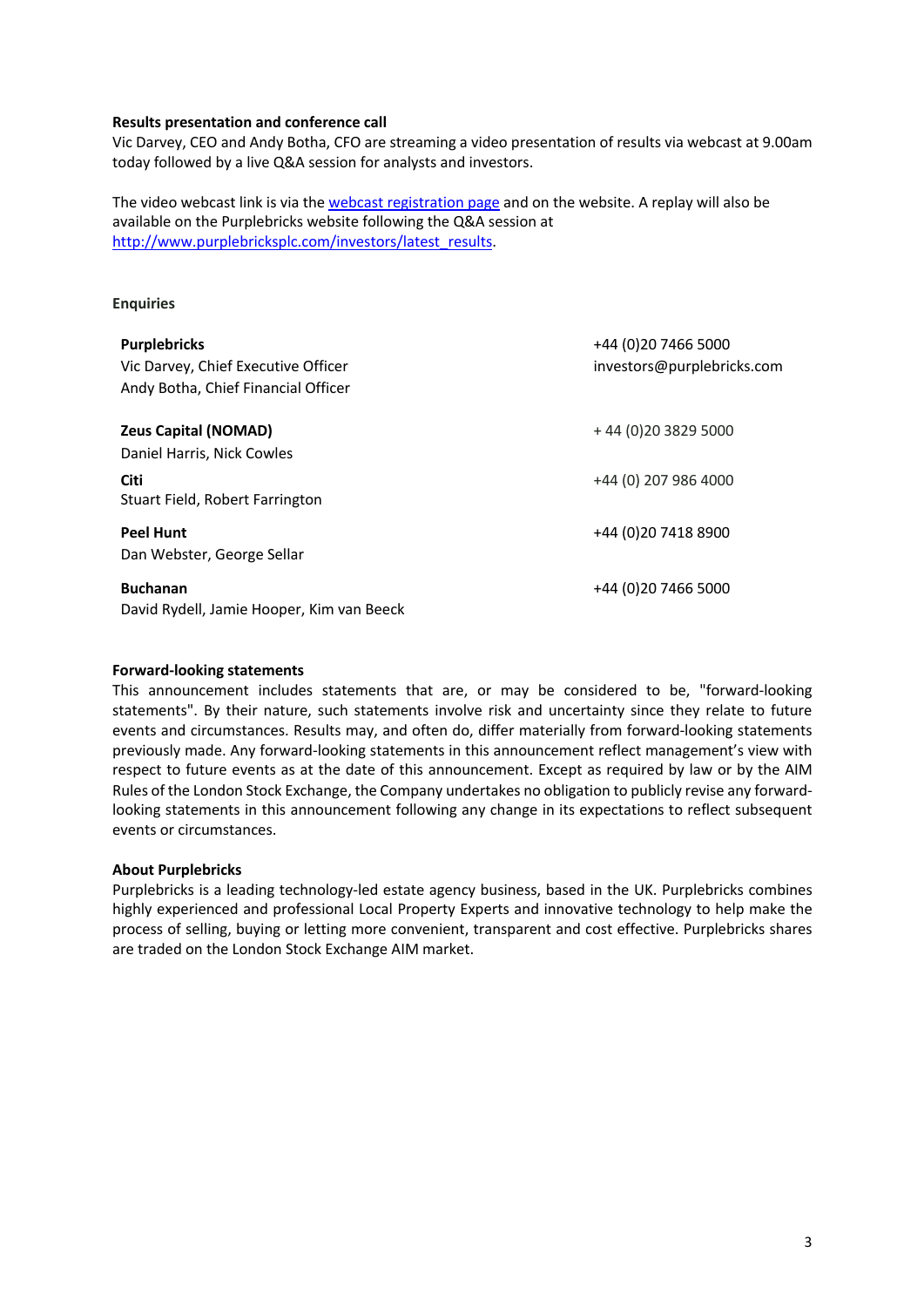# **Chief Executive's review**

## **Summary performance**

Trading has been strong since the market opened up in May, and our first half performance is ahead of our upgraded expectations. We have seen a strong market recovery during the period - overall we delivered an 8% increase in instructions, with a 20% increase in instructions for the five months since May. Meanwhile, our overall share of the market has remained stable at 4.8% of properties sold.

As a result of continued financial discipline and operational excellence across the business, we have experienced very strong growth in our adjusted EBITDA, up 110% vs last year. Excluding the Canada sale, we have also generated cash from operating activities of £13.6m, compared to consuming £14.1m in the same period last year.

We are now emerging from the pandemic in a strong competitive position. During the first half of the year, we have continued to simplify the business and focus on the delivery of our House Strategy, details of which are outlined below. This has included the disposal of our Canadian business, which has considerably strengthened our cash position and allowed us to focus fully on our home market once again. We have also strengthened our leadership team with the appointment of a number of new hires across the business to ensure that we have the right capabilities to continue to deliver our digital transformation program.

As we move into the second half of the year, we strongly believe that technology-led estate agency is continuing to emerge as the winning model. Purplebricks has never been more relevant, with prompted brand awareness at 98%, its highest ever level. We are starting to see evidence that consumers are shifting towards apps and tech-based alternatives, and with our strengthened leadership team and balance sheet, we are in a strong position to accelerate our model and extend our market leadership.

### **Building a business for the future**

We have worked hard this year to strengthen our business and restructure the organisation to deliver on our strategic pillars.

Our priorities for building our business for the future are clear: we need to evolve our pricing model; we need to achieve the best possible performance in the field; and we need to go even faster in Tech, introducing new products and features to the market to ensure we continue to improve the home moving experience for UK consumers.

### **House Strategy - delivering against our strategic objectives**

### *Evolving our pricing*

Whilst our first half performance has confirmed that the up-front fee model still resonates with consumers in the UK, we continue to look at ways to evolve our proposition, exploring new pricing models and introducing new proposition bundles that will help us to expand our target market.

We started in-field tests at the end of August and these will continue in 2021. Early lead indicators have provided valuable data on the penetration of new customer segments but it's far too early to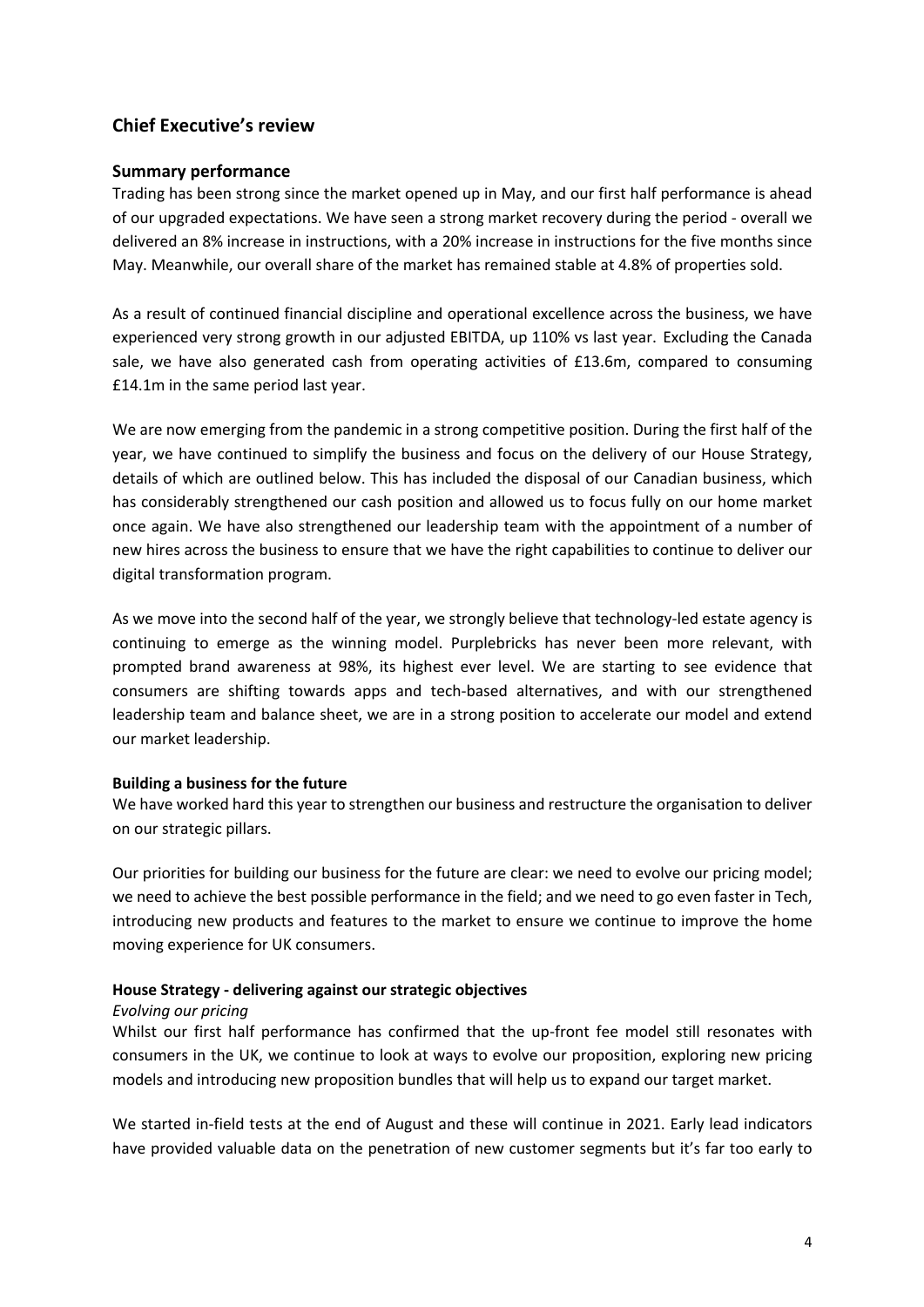assess the likely outcome of our trials, especially given the current lag in the time it's taking to completion.

Further iterations of pricing tests are being launched in calendar Q1 21 and we look forward to reporting back on those tests at our Full Year results.

### *Estate agent of the future*

We are creating the best home moving experience by redefining the end-to-end customer journey. Innovation is the key to that journey, with better personalisation that brings us closer to the customer.

In the first half, we continued to invest in technology and in building out our engineering capability and I'm pleased to say that we now have a new Chief Digital Officer on board as well as a new Head of Product.

Already the new team are starting to drive a step change in our customer experience with a clear focus on improving our virtual capabilities and enhancing our visual content, having introduced interactive 3D tours and video trailers and re-designed our search and listings functionality.

With the ever-increasing adoption of mobile, we've also increased our resources in this area to deliver an easier, faster and simpler experience on our mobile app.

Our focus for the rest of the year will be to re-accelerate the growth of our core business by continuing to enhance our digital innovation and our virtual capabilities and increasing agent productivity through automation and efficiency.

#### *Enhancing performance in the field*

We're empowering our people to improve their effectiveness and efficiency in the field. The use of real-time analytics and market data will improve sales conversion in the living room, and, by getting closer to our customers, we are confident we can sell more ancillary services.

We have scaled our team of Local Property Experts, and placed a stronger focus on training, recruitment, retention, and talent management in the first half of the year.

Following the restructuring of our field teams in March, we have redesigned our agent support structure, ensuring that we start to deliver a more consistent and improved performance across all regions.

We're introducing a new value proposition to bring to life our culture and values in the living room. We're starting to implement a new target operating model to drive a strong sales culture balanced by high quality service standards. We're also introducing a new talent tool to help Territory Operators recruit, train and retain the best agents in the field.

Lastly, as we continue to evolve our journey as a digital business, we're launching a new initiative called "Your key to PB" providing continuous training modules and learning opportunities for everyone in the field.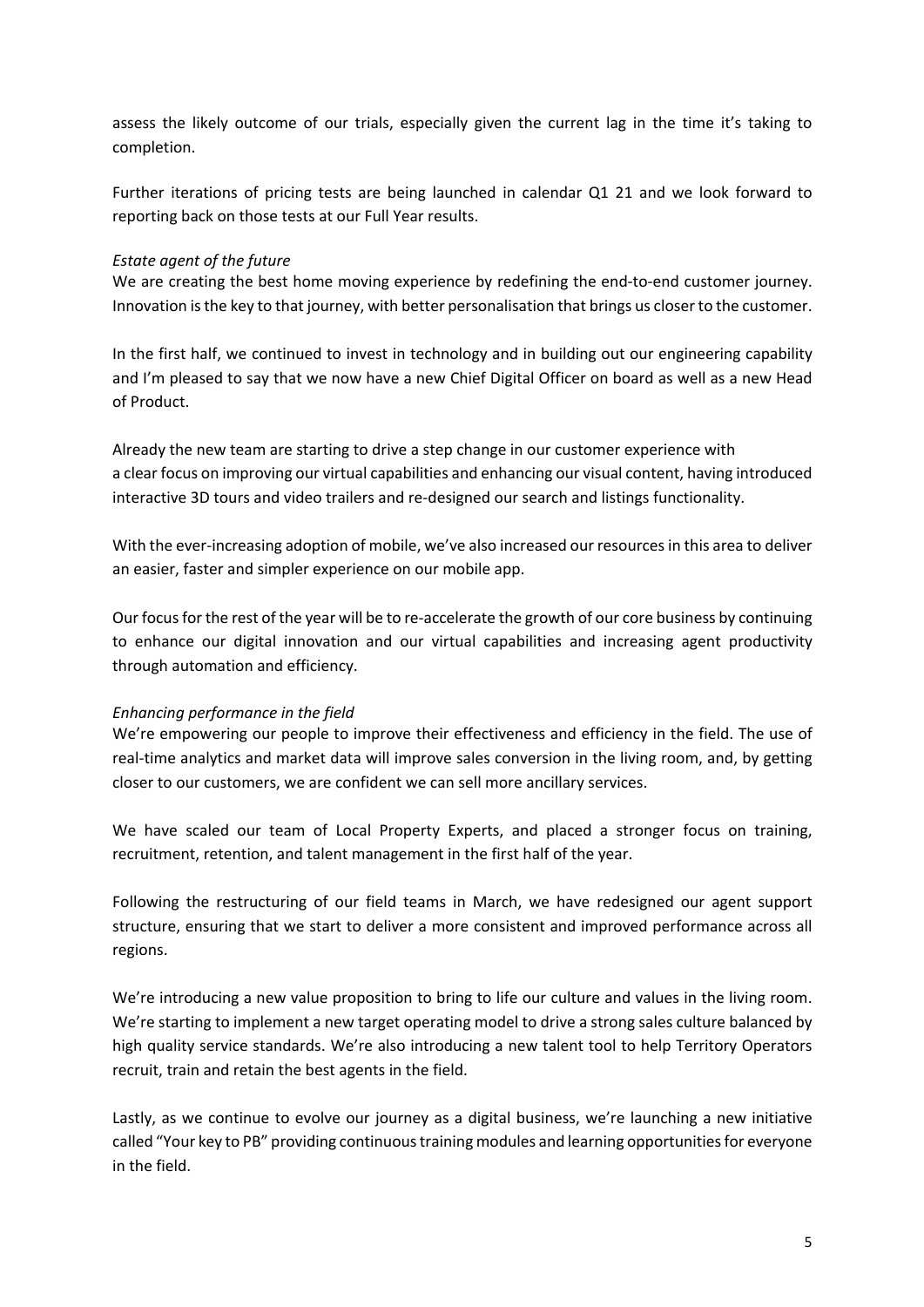## *Transforming our customer processes*

We are building for scale, by transforming our platform and processes. Over the last six months we've made significant investments in both people and technology to improve the level of service provided to customers and to focus the business on selling more houses.

The improvements we've seen in the year have been validated with our Net Promoter Score of 77 at the half year and we continue to be the most positively reviewed estate agent in the category.

We've also recently been awarded the Gold Trusted Service Award for the second year running by our review provider Feefo which is a great endorsement of our improving service levels.

Over the last six months we have continued to invest further in technology to deliver innovative customer processes for improved service and scaled growth, including the delivery of automated antimoney laundering checks for sellers. We have also started work on a number of other initiatives including self-certification through facial recognition and automated anti-money laundering checks for buyers and the automation of processes for property management in our lettings business.

# **Financial results**

### **Summary**

The UK business has performed strongly in the period, despite the challenges in the early weeks of the half due to the housing market shutdown arising from COVID-19 restrictions. Trading recovered quickly, and instructions growth together with our continued focus on cost efficiencies and financial discipline, combined to deliver a strong set of results. As a result, we have further strengthened our cash position, creating a stronger balance sheet to support our plans for growth.

### *Summary income statement - UK*

| For the six months ended 31 October<br>Extract of condensed statement of comprehensive income<br>and alternative performance measures | H <sub>1</sub> 2021<br>£m | H <sub>1</sub> 2020<br>£m | Change<br>% |
|---------------------------------------------------------------------------------------------------------------------------------------|---------------------------|---------------------------|-------------|
| Revenue                                                                                                                               | 44.2                      | 47.1                      | -6%         |
| Cost of sales                                                                                                                         | (14.6)                    | (17.1)                    | $-15%$      |
| <b>Gross profit</b>                                                                                                                   | 29.6                      | 30.0                      | $-1%$       |
| Gross profit margin (%)                                                                                                               | 67.0%                     | 63.7%                     | $+330bps$   |
| Adjusted operating costs <sup>1</sup>                                                                                                 | (12.2)                    | (12.2)                    | -%          |
| Marketing costs                                                                                                                       | (9.0)                     | (12.3)                    | $-27%$      |
| Adjusted EBITDA <sup>1</sup>                                                                                                          | 8.4                       | 5.5                       | +53%        |
| Depreciation and amortisation                                                                                                         | (1.3)                     | (1.4)                     | -7%         |
| Adjusted operating profit $1$                                                                                                         | 7.1                       | 4.1                       | $+73%$      |
| Share-based payment credit / (charge)                                                                                                 | 1.9                       | (0.6)                     | $-417%$     |
| <b>Exceptional operating costs</b>                                                                                                    | (1.7)                     |                           | $+100%$     |
| <b>Operating profit</b>                                                                                                               | 7.3                       | 3.5                       | +109%       |

### *Key Performance Indicators - UK*

|                              | H1 2021 | H1 2020 | Change |
|------------------------------|---------|---------|--------|
| Unique visitors <sup>2</sup> | 7.3m    | 8.0m    | $-9%$  |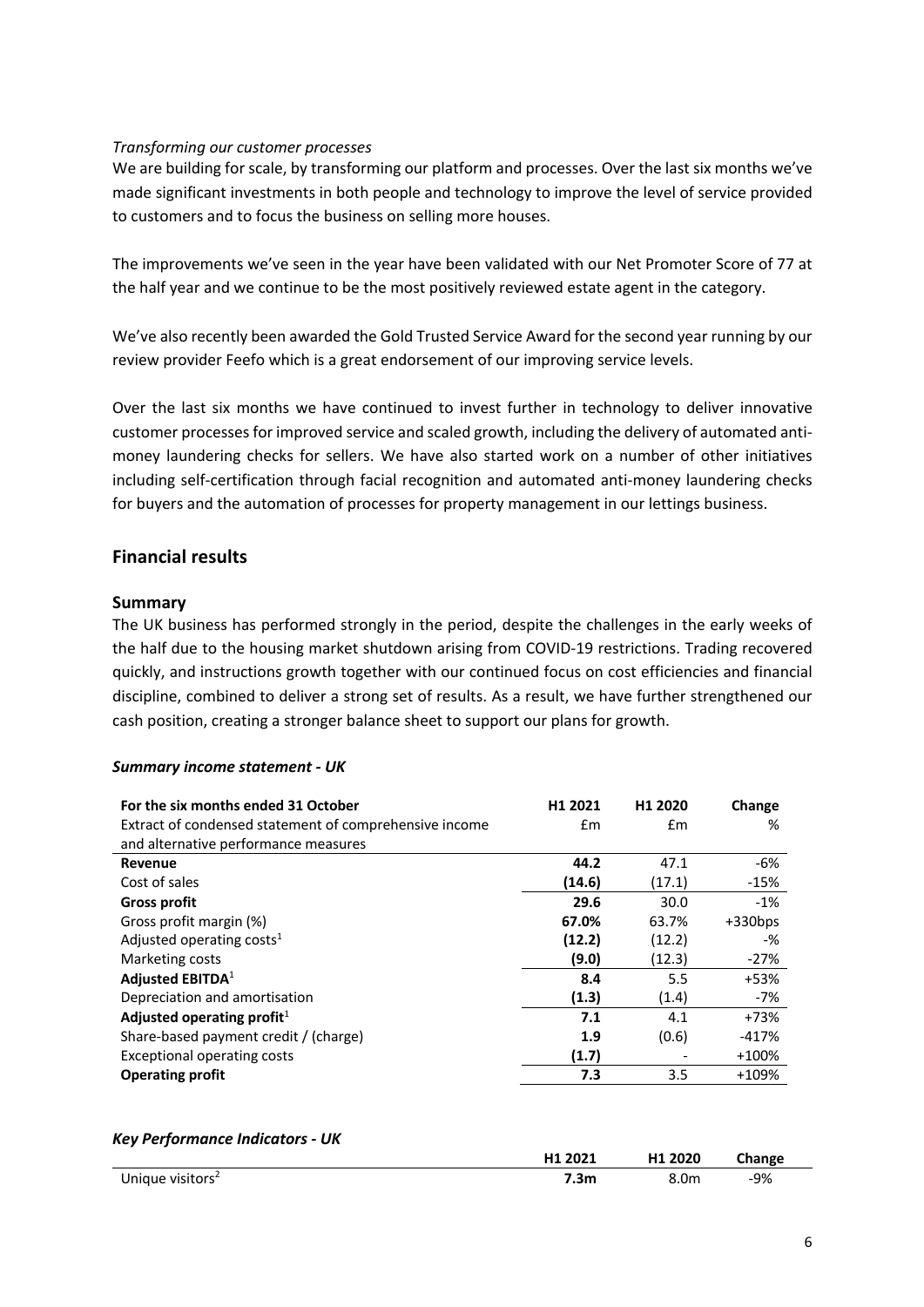| Instructions <sup>3</sup>                    | 35.387 | 32.850 | +8%      |
|----------------------------------------------|--------|--------|----------|
| Average revenue per instruction <sup>4</sup> | £1.392 | £1.353 | $+3%$    |
| Total fee income <sup>5</sup>                | £49.1m | £46.3m | +6%      |
| Marketing cost per instruction <sup>6</sup>  | £254   | £376   | $-32%$   |
| Marketing costs as a % revenue <sup>7</sup>  | 20.4%  | 26.1%  | -570 bps |

Definitions:

- <sup>3</sup> Instructions represents the number of instructions won in the period.
- 4 Average revenue per instruction equates to total fee income excluding lettings, divided by the number of published instructions in the period.
- <sup>5</sup> Total fee income is a KPI used by management to track income from current activity levels. Total fee income is a non-IFRS measure and represents fees receivable for published instructions, lettings and mortgage referrals; and conveyancing fees due in relation to completed transactions.
- <sup>6</sup> Marketing cost per instruction represents total marketing costs, including portal costs, divided by instructions.
- $7$  Marketing as a percentage of revenue represents the total marketing costs, including portal costs, as a percentage of total revenue.

#### *Revenue*

As a result of the buoyant market in H1 we saw an 8% increase in the number of instructions, picking up significantly once the market re-opened in mid-May. Alongside this, we delivered a 3% increase in the average revenue per instruction to £1,392 (H1 20: £1,353).

We recognise our revenues over the expected service period during which we provide services to customers. In a market where instructions are increasing, as we saw in H1, we would expect to defer a greater amount of revenue into future service periods than we are releasing from previous months. As a result of the increase in activity being weighted to the end of H1, itself as a result of the housing market shutdown in effect at the beginning of the period, reported UK revenues of £44.2m reduced by 6% (H1 20: £47.1m). As the market normalises, we expect the majority of this deferral to be recognised in the second half of the year.

Ancillary fee income represented 38% of revenue, down from 45% in the comparable period, due to timing lag effects of conveyancing income compared to instructions, which we expect to come through in H2. In addition, we have seen lower assisted viewings as some customers choose to limit visitors to their properties.

#### *Average revenue per instruction ('ARPI')*

The 3% increase in ARPI to £1,392 (H1 20: £1,353) is primarily driven by last year's price increases being in effect for the full H1 21 period. H1 21 ARPI is broadly in line with FY 20 ARPI of £1,394.

### *Gross profit margin*

UK gross profit margin increased significantly to 67.0% (H1 20: 63.7%) as a result of cost of sales profile and revenue mix. LPE payments, which form a significant part of cost of sales, have been tightly controlled in H1 21. In H2, we expect the gross margin percentage to return closer to historical levels, as lower margin instruction revenues deferred at 31 October are recognised.

#### *Adjusted operating costs*

Adjusted operating costs were flat year-on-year at £12.2m (H1 20: £12.2m), which reflects cost control across all operational and support areas, whilst looking to support and retain our teams during the uncertainty of the housing market shut down. Adjusted operating costs includes receipts of £0.7m (H1

<sup>&</sup>lt;sup>1</sup> See definitions of alternative performance measures in note 4.<br><sup>2</sup> The number of unique visitors to the website in the period.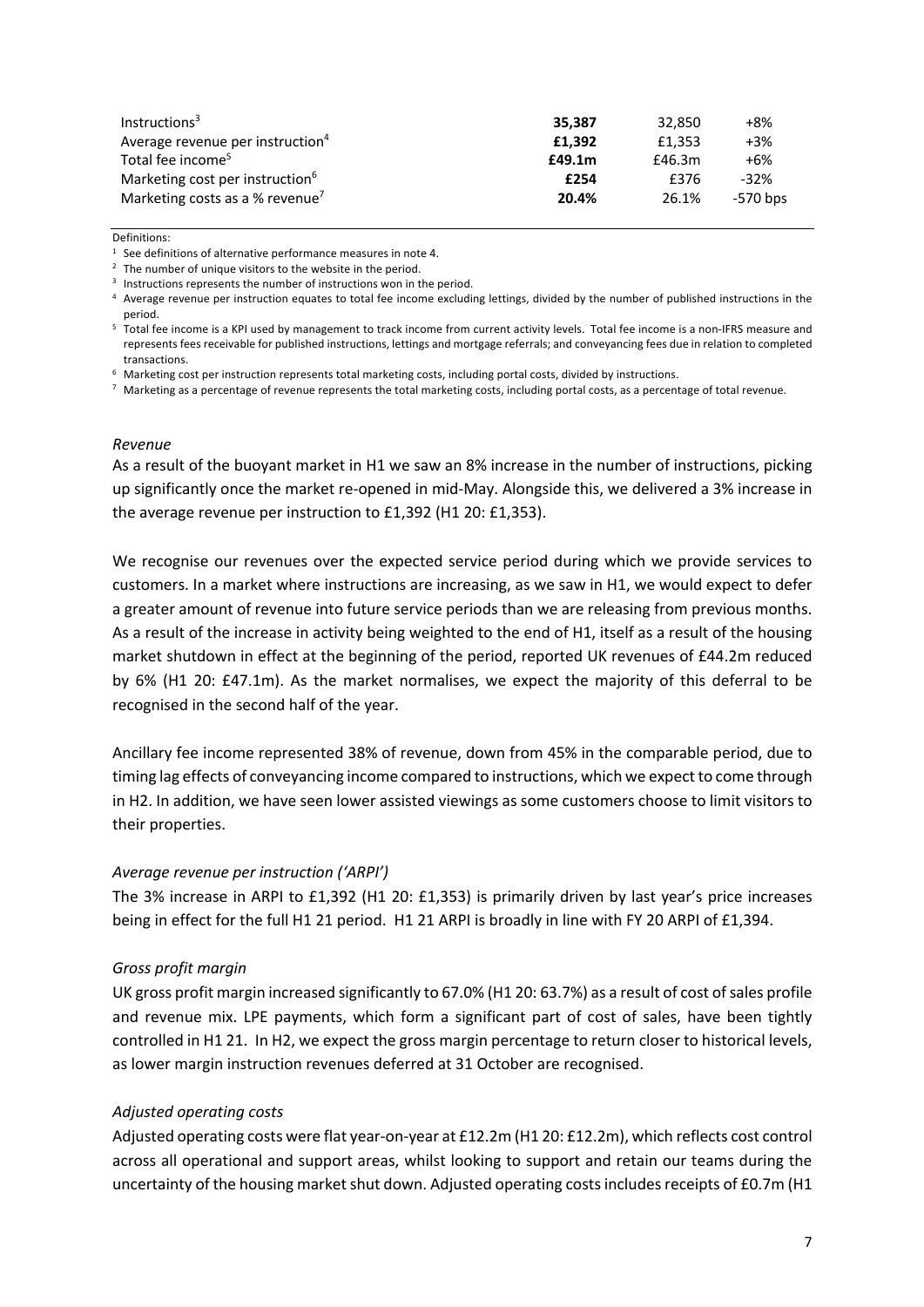20: £nil) from the UK Government's Coronavirus Job Retention Scheme ('CJRS') in respect of staff on furlough and therefore not working in the business during the period.

## *Marketing costs*

Marketing costs were £9.0m (H1 20: £12.3m), a reduction of 27% reflecting reduced activity in the pandemic-affected start to the half, together with a more targeted approach to investment in UK brand and customer acquisition during the heightened activity in the latter part of the half. As a result, marketing costs per instruction decreased to £254 (H1 20: £376) and marketing costs as a percentage of revenue fell 570 bps year-on-year.

## *Adjusted EBITDA*

Adjusted EBITDA from continuing operations improved by 110% to £8.4m (H1 20: £4.0m) reflecting the effects of revenue, margin and costs, as discussed above.

## *Depreciation and amortisation*

Depreciation and amortisation was £1.3m (H1 20: £1.4m), primarily arising from investment in technology.

## *Share-based payments*

Share-based payments in the period saw a credit of £1.9m (H1 20: charge of £0.6m), reflecting the reversal of charges accrued to date in respect of a number of leavers.

## *Operating profit*

UK operating profit increased by 109% to £7.3m (H1 20: £3.5m), inclusive of the benefit of the £1.9m share-based payment credit described above. Group operating profit was £6.9m (H1 20: loss £0.2m). Group operating profit also benefits from a gain of £1.4m on deemed disposal of part of the Group's interest in Homeday. See note 10 for further detail.

## *Canada*

We disposed of our Canadian business in July 2020 for a cash consideration of CAD\$60.5m (£35.9m), and subsequently a working capital adjustment of £0.5m in favour of Purplebricks was agreed in November 2020 to give a final consideration amount of £36.4m. Net of cash disposed of with the Canada business of £3.5m, net cash consideration in the period was £32.4m. A gain of £2.3m arose on disposal of the net assets and liabilities of Canada. The Canadian business made a profit of £1.5m up to the date of disposal (including receipts of £0.9m from the Canada Emergency Wage Subsidy). Inclusive of foreign exchange losses recycled to the income statement on disposal of £0.9m, the total result from discontinued operations for the period was a profit of £2.9m.

The trading of the Canada business up to disposal and for the prior period has been reflected within discontinued operations on the face of the income statement. See note 7 for further detail.

## *Tax*

The Group reports a net tax charge of £0.4m (H1 20: £0.3m), which relates primarily to the use of brought forward UK losses.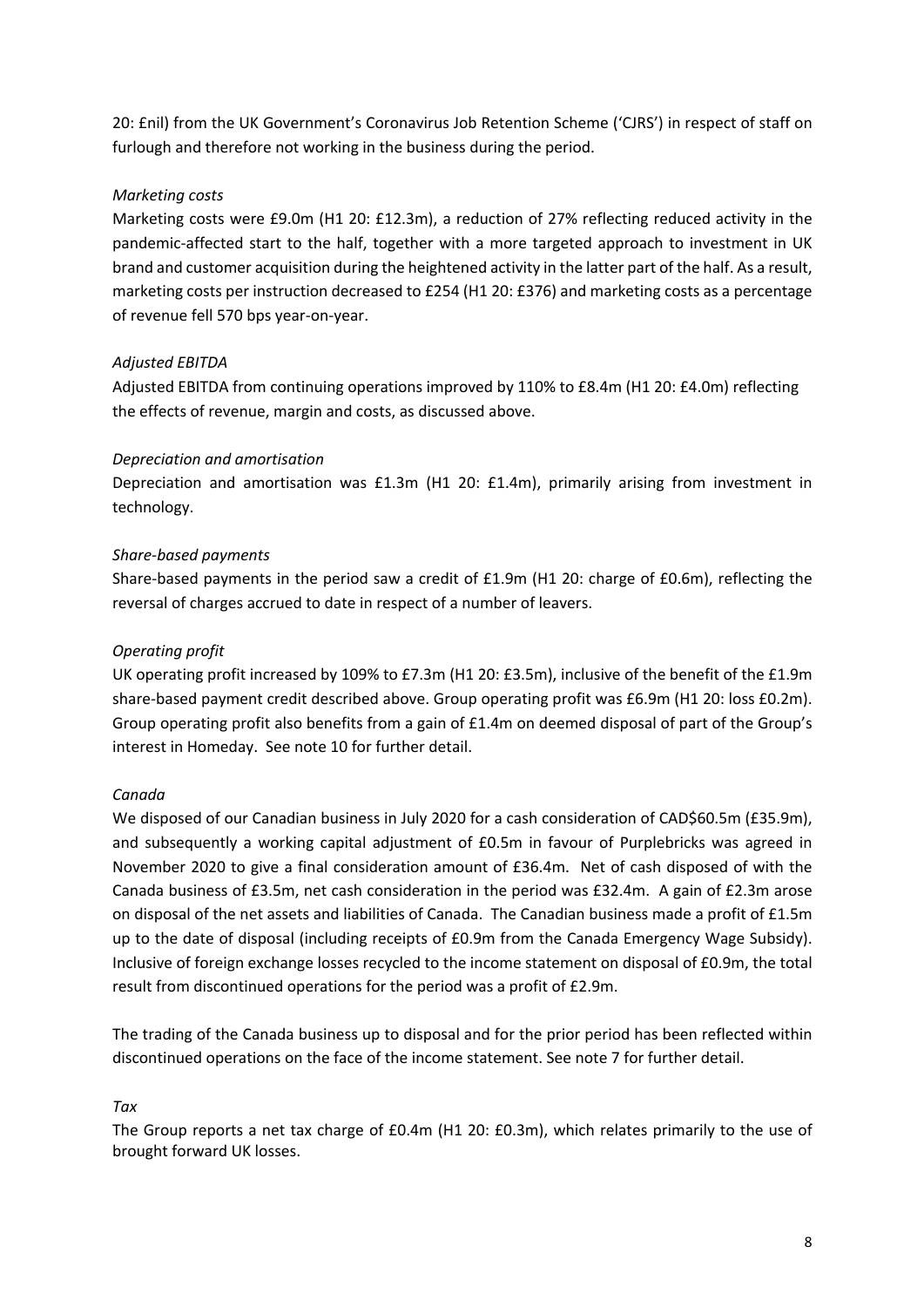Deferred tax assets of £1.8m and deferred tax liabilities of £4.3m were disposed of with the Canadian business in July 2020.

## *Cash, working capital and statement of financial position*

Operating cash flow, which represents cash generated from or consumed by operations, before capital expenditure and financing was an inflow of £13.6m (H1 20: outflow of £14.1m). Within this amount, net operating cash inflow from continuing operations was £12.3m, with discontinued operations accounting for the remaining inflow of £1.3m.

Inclusive of the £32.4m net cash receipt on disposal of the Canadian business, net cash inflow from investing activities represented an inflow of £31.5m (H1 20: outflow of £6.9m, including a £4.6m investment in the Group's associate Homeday).

Total cash inflow for the period was £44.8m (H1 20: outflow of £21.2m), of which continuing operations comprised £11.1m and discontinued operations comprised £33.7m (including net proceeds on disposal).

## **Going concern**

As stated in note 2 to the condensed financial statements, the Directors are satisfied that the Group has sufficient resources to continue in operation for the foreseeable future, a period of not less than 12 months from the date of this report. Accordingly, they continue to adopt the going concern basis in preparing the condensed financial statements.

### **Estimates and judgements**

In preparing the condensed consolidated financial statements, the Directors have approached the areas of critical accounting estimate and judgement as described on pages 60 and 61 of the Annual Report 2020 which is available at https://www.purplebricksplc.com/investors/latest\_results. The approach to these areas in these condensed consolidated financial statements is in line with that taken at 30 April 2020, except in respect of the Group's judgements in respect of the investment in Homeday, which has been reclassified in the period from a joint venture to an associate. See note 3 for further detail. We also provide in note 3 an update to the key estimate taken over the length of the service period used for recognition of instructions revenue, based on our assessment of the economic conditions as at 31 October 2020.

### **Principal risks and uncertainties**

The principal risks and uncertainties set out in the last 2020 Annual Report remain valid at the date of this report. A detailed explanation of the risks summarised below, and how the Group seeks to mitigate the risks, can be found on pages 16 and 17 of the Annual Report 2020 which is available at https://www.purplebricksplc.com/investors/latest\_results.

In summary, these include:

- COVID-19 pandemic
- Macro-economic conditions
- Competition
- Brand reputation
- **People**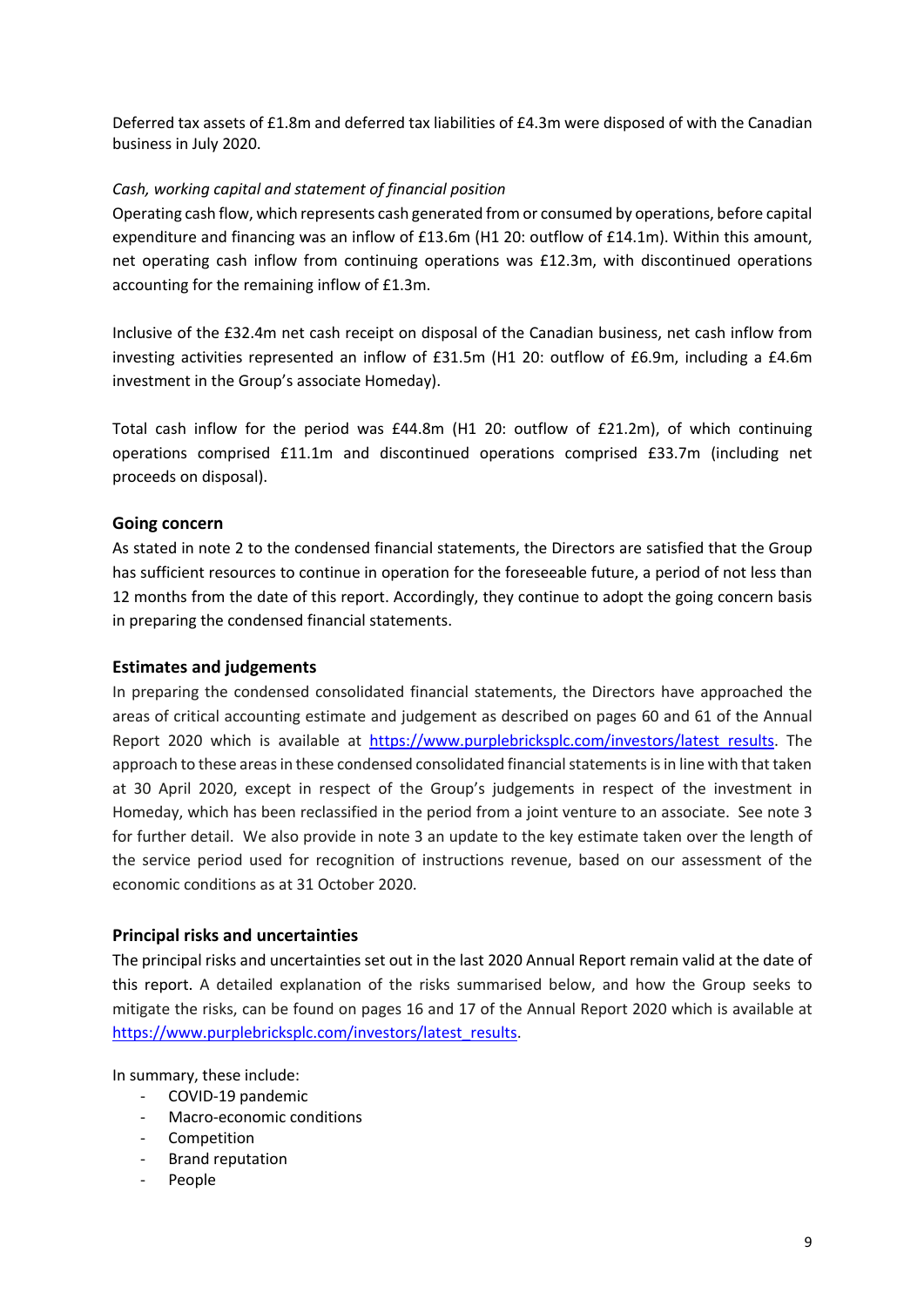- Compliance with laws and regulations
- Business model
- Cyber security and protection of data
- Financial controls

## **Statement of Directors' responsibilities**

The Directors confirm that to the best of their knowledge that this condensed set of financial statements has been prepared in accordance with IAS 34 'Interim Financial Reporting' and that the Half Year Management Report includes a fair review of the information.

Signed on behalf of the Board by:

**Vic Darvey Community Community Community Community Community Community Community Community Community Community Community Community Community Community Community Community Community Community Community Community Community** Chief Executive Officer Chief Financial Officer

14 December 2020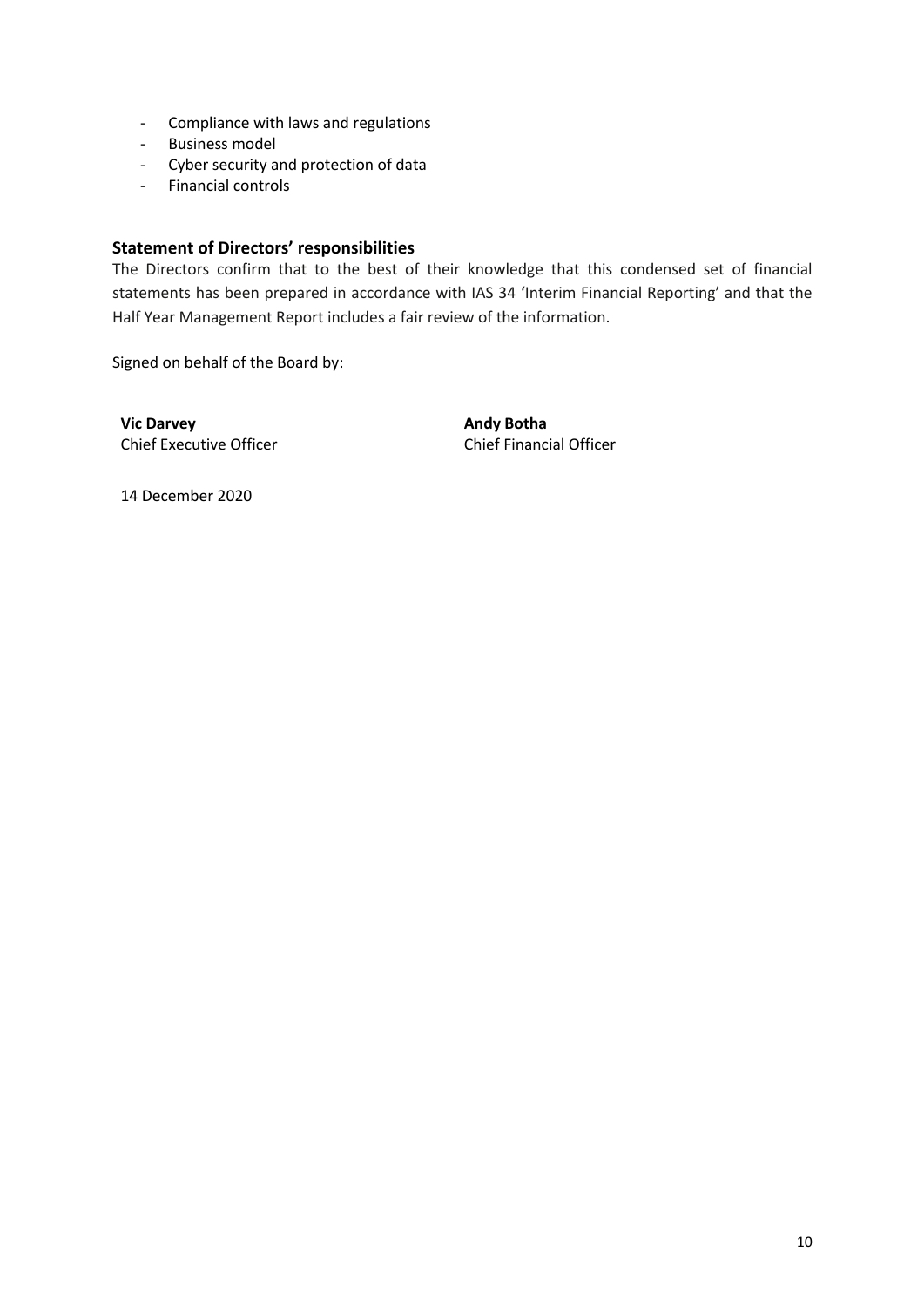# **Condensed consolidated statement of comprehensive income for the six months ended 31 October 2020**

|                                                                 |             |                | Six months     |               |
|-----------------------------------------------------------------|-------------|----------------|----------------|---------------|
|                                                                 |             | Six months     | ended 31       | Year ended    |
|                                                                 |             | ended 31       | <b>October</b> | 30 April 2020 |
|                                                                 |             | <b>October</b> | 2019           | Restated-     |
|                                                                 |             | 2020           | Restated-      | see note 2.2  |
|                                                                 |             |                | see note 2.2   |               |
|                                                                 |             | unaudited      | unaudited      | unaudited     |
|                                                                 | <b>Note</b> | £m             | £m             | £m            |
|                                                                 |             |                |                |               |
| Revenue                                                         | 5           | 44.2           | 47.1           | 80.5          |
| Cost of Sales                                                   |             | (14.6)         | (17.1)         | (28.9)        |
| <b>Gross profit</b>                                             |             | 29.6           | 30.0           | 51.6          |
| Other income                                                    | 13          | 0.7            |                |               |
| Administrative and establishment expenses                       |             | (14.3)         | (16.3)         | (33.9)        |
| Marketing costs                                                 |             | (9.0)          | (12.3)         | (20.6)        |
| Share of loss of joint venture                                  |             |                | (1.6)          | (2.8)         |
| Share of loss of associate                                      |             | (0.1)          |                |               |
| Operating profit / (loss)                                       |             | 6.9            | (0.2)          | (5.7)         |
|                                                                 |             |                |                |               |
| Finance income                                                  |             | 0.1            | 0.2            | 0.5           |
| Finance expense                                                 |             | (2.7)          | (2.3)          | (4.0)         |
| Profit / (loss) on ordinary activities before taxation          |             | 4.3            | (2.3)          | (9.2)         |
| Taxation on profit / (loss) on ordinary activities              |             | (0.4)          | (0.3)          | 1.0           |
|                                                                 |             |                |                |               |
| Profit / (loss) from continuing operations                      |             | 3.9            | (2.6)          | (8.2)         |
| Profit / (loss) from discontinued operations                    | 7           | 2.9            | (11.5)         | (11.0)        |
|                                                                 |             |                |                |               |
| Profit / (loss) for the period                                  |             | 6.8            | (14.1)         | (19.2)        |
| Items that may be reclassified subsequently to profit and loss: |             |                |                |               |
| Exchange differences on translation of foreign operations       |             | 0.9            | 0.7            | (0.1)         |
|                                                                 |             | 0.9            |                |               |
| Total other comprehensive income                                |             |                | 0.7            | (0.1)         |
| Total comprehensive profit                                      |             | 7.7            | (13.4)         | (19.3)        |
| Earnings / (loss) per share                                     |             |                |                |               |
| From continuing operations:                                     |             |                |                |               |
| <b>Basic and diluted</b>                                        | 9           | 1p             | (1)p           | (3)p          |
| Total including discontinued operations:                        |             |                |                |               |
| <b>Basic and diluted</b>                                        | 9           | 2p             | (5)p           | (6)p          |

Comparative figures have been restated for the classification of Canadian activities as discontinued – see note 2.2.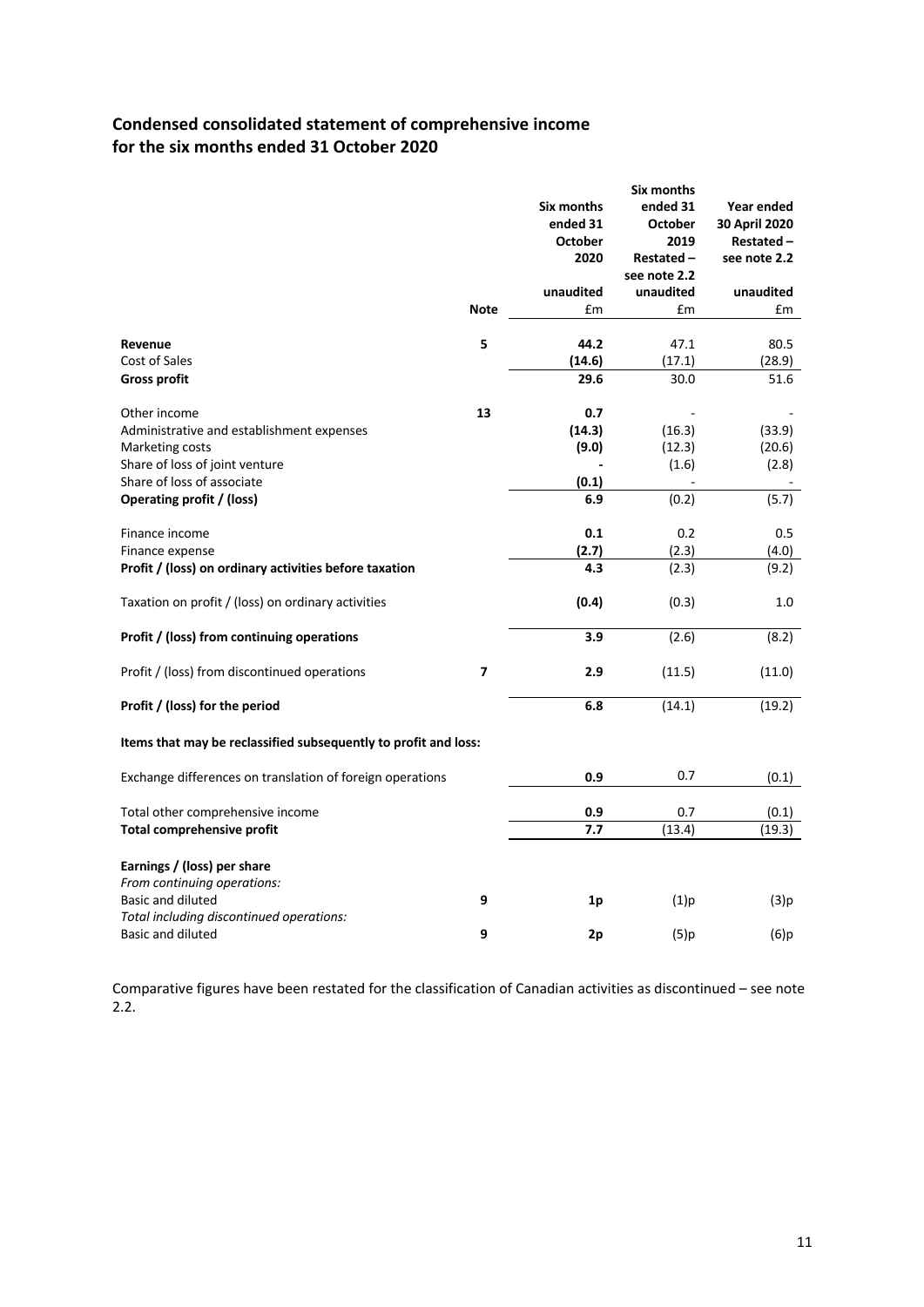# **Condensed consolidated statement of financial position at 31 October 2020**

| see note 2.2<br><b>Note</b><br>unaudited<br>unaudited<br>audited<br>£m<br>£m<br>£m<br><b>Non-current assets</b><br>Goodwill<br>12<br>2.6<br>19.5<br>19.5<br>11<br>3.9<br>19.2<br>Intangible assets<br>19.9<br>1.2<br>2.4<br>3.5<br>Property, plant and equipment<br>Investment in jointly controlled entity<br>10<br>13.7<br>12.5<br>Investment in associate<br>10<br>12.4<br>÷,<br>$\blacksquare$<br>Deferred tax asset<br>6.6<br>6.8<br>9.0<br>26.7<br>62.3<br>63.7<br><b>Current assets</b><br>Tax receivable<br>0.4<br>0.1<br>Trade and other receivables<br>6.4<br>12.0<br>10.2<br>Contract assets - accrued income<br>6.3<br>4.6<br>5.3<br>8.3<br>5.3<br>Contract assets - prepaid cost of sales<br>5.6<br>75.8<br>Cash and cash equivalents<br>41.6<br>31.0<br>96.8<br>64.2<br>51.9<br>123.5<br>126.5<br>115.6<br><b>Total assets</b><br><b>Current liabilities</b><br>Trade and other payables<br>(13.8)<br>(14.8)<br>(11.8)<br>Contract liabilities - deferred income<br>(15.0)<br>(20.1)<br>(14.6)<br>Provisions<br>(0.7)<br>(0.4)<br>(0.1)<br><b>Borrowings</b><br>Lease liabilities<br>(0.3)<br>(0.4)<br>(0.7)<br>(34.9)<br>(27.6)<br>(30.2)<br>61.9<br>34.0<br>24.3<br><b>Net current assets</b><br><b>Total assets less current liabilities</b><br>88.6<br>96.3<br>88.0<br><b>Non-current liabilities</b><br>Deferred tax liabilities<br>(0.1)<br>(4.6)<br>(4.4)<br><b>Borrowings</b><br>(0.1)<br>(0.3)<br>Lease liabilities<br>(1.4)<br>(1.4)<br>(0.4)<br>(5.9)<br>(6.0)<br>88.2<br>90.3<br>82.1<br>Net assets<br><b>Equity</b><br>Share capital<br>3.1<br>3.1<br>3.1<br>Share premium<br>177.4<br>177.4<br>177.4<br>Share-based payments reserve<br>8.2<br>6.9<br>4.4<br>Foreign exchange reserve<br>0.2<br>(1.8)<br>Retained earnings<br>(96.7)<br>(98.6)<br>(103.5)<br><b>Total equity</b><br>88.2<br>90.3<br>82.1 |  | 31 October<br>2020 | 31 October<br>2019<br>Restated- | 30 April<br>2020 |
|--------------------------------------------------------------------------------------------------------------------------------------------------------------------------------------------------------------------------------------------------------------------------------------------------------------------------------------------------------------------------------------------------------------------------------------------------------------------------------------------------------------------------------------------------------------------------------------------------------------------------------------------------------------------------------------------------------------------------------------------------------------------------------------------------------------------------------------------------------------------------------------------------------------------------------------------------------------------------------------------------------------------------------------------------------------------------------------------------------------------------------------------------------------------------------------------------------------------------------------------------------------------------------------------------------------------------------------------------------------------------------------------------------------------------------------------------------------------------------------------------------------------------------------------------------------------------------------------------------------------------------------------------------------------------------------------------------------------------------------------------------------------------------------------------------------------------------------|--|--------------------|---------------------------------|------------------|
|                                                                                                                                                                                                                                                                                                                                                                                                                                                                                                                                                                                                                                                                                                                                                                                                                                                                                                                                                                                                                                                                                                                                                                                                                                                                                                                                                                                                                                                                                                                                                                                                                                                                                                                                                                                                                                      |  |                    |                                 |                  |
|                                                                                                                                                                                                                                                                                                                                                                                                                                                                                                                                                                                                                                                                                                                                                                                                                                                                                                                                                                                                                                                                                                                                                                                                                                                                                                                                                                                                                                                                                                                                                                                                                                                                                                                                                                                                                                      |  |                    |                                 |                  |
|                                                                                                                                                                                                                                                                                                                                                                                                                                                                                                                                                                                                                                                                                                                                                                                                                                                                                                                                                                                                                                                                                                                                                                                                                                                                                                                                                                                                                                                                                                                                                                                                                                                                                                                                                                                                                                      |  |                    |                                 |                  |
|                                                                                                                                                                                                                                                                                                                                                                                                                                                                                                                                                                                                                                                                                                                                                                                                                                                                                                                                                                                                                                                                                                                                                                                                                                                                                                                                                                                                                                                                                                                                                                                                                                                                                                                                                                                                                                      |  |                    |                                 |                  |
|                                                                                                                                                                                                                                                                                                                                                                                                                                                                                                                                                                                                                                                                                                                                                                                                                                                                                                                                                                                                                                                                                                                                                                                                                                                                                                                                                                                                                                                                                                                                                                                                                                                                                                                                                                                                                                      |  |                    |                                 |                  |
|                                                                                                                                                                                                                                                                                                                                                                                                                                                                                                                                                                                                                                                                                                                                                                                                                                                                                                                                                                                                                                                                                                                                                                                                                                                                                                                                                                                                                                                                                                                                                                                                                                                                                                                                                                                                                                      |  |                    |                                 |                  |
|                                                                                                                                                                                                                                                                                                                                                                                                                                                                                                                                                                                                                                                                                                                                                                                                                                                                                                                                                                                                                                                                                                                                                                                                                                                                                                                                                                                                                                                                                                                                                                                                                                                                                                                                                                                                                                      |  |                    |                                 |                  |
|                                                                                                                                                                                                                                                                                                                                                                                                                                                                                                                                                                                                                                                                                                                                                                                                                                                                                                                                                                                                                                                                                                                                                                                                                                                                                                                                                                                                                                                                                                                                                                                                                                                                                                                                                                                                                                      |  |                    |                                 |                  |
|                                                                                                                                                                                                                                                                                                                                                                                                                                                                                                                                                                                                                                                                                                                                                                                                                                                                                                                                                                                                                                                                                                                                                                                                                                                                                                                                                                                                                                                                                                                                                                                                                                                                                                                                                                                                                                      |  |                    |                                 |                  |
|                                                                                                                                                                                                                                                                                                                                                                                                                                                                                                                                                                                                                                                                                                                                                                                                                                                                                                                                                                                                                                                                                                                                                                                                                                                                                                                                                                                                                                                                                                                                                                                                                                                                                                                                                                                                                                      |  |                    |                                 |                  |
|                                                                                                                                                                                                                                                                                                                                                                                                                                                                                                                                                                                                                                                                                                                                                                                                                                                                                                                                                                                                                                                                                                                                                                                                                                                                                                                                                                                                                                                                                                                                                                                                                                                                                                                                                                                                                                      |  |                    |                                 |                  |
|                                                                                                                                                                                                                                                                                                                                                                                                                                                                                                                                                                                                                                                                                                                                                                                                                                                                                                                                                                                                                                                                                                                                                                                                                                                                                                                                                                                                                                                                                                                                                                                                                                                                                                                                                                                                                                      |  |                    |                                 |                  |
|                                                                                                                                                                                                                                                                                                                                                                                                                                                                                                                                                                                                                                                                                                                                                                                                                                                                                                                                                                                                                                                                                                                                                                                                                                                                                                                                                                                                                                                                                                                                                                                                                                                                                                                                                                                                                                      |  |                    |                                 |                  |
|                                                                                                                                                                                                                                                                                                                                                                                                                                                                                                                                                                                                                                                                                                                                                                                                                                                                                                                                                                                                                                                                                                                                                                                                                                                                                                                                                                                                                                                                                                                                                                                                                                                                                                                                                                                                                                      |  |                    |                                 |                  |
|                                                                                                                                                                                                                                                                                                                                                                                                                                                                                                                                                                                                                                                                                                                                                                                                                                                                                                                                                                                                                                                                                                                                                                                                                                                                                                                                                                                                                                                                                                                                                                                                                                                                                                                                                                                                                                      |  |                    |                                 |                  |
|                                                                                                                                                                                                                                                                                                                                                                                                                                                                                                                                                                                                                                                                                                                                                                                                                                                                                                                                                                                                                                                                                                                                                                                                                                                                                                                                                                                                                                                                                                                                                                                                                                                                                                                                                                                                                                      |  |                    |                                 |                  |
|                                                                                                                                                                                                                                                                                                                                                                                                                                                                                                                                                                                                                                                                                                                                                                                                                                                                                                                                                                                                                                                                                                                                                                                                                                                                                                                                                                                                                                                                                                                                                                                                                                                                                                                                                                                                                                      |  |                    |                                 |                  |
|                                                                                                                                                                                                                                                                                                                                                                                                                                                                                                                                                                                                                                                                                                                                                                                                                                                                                                                                                                                                                                                                                                                                                                                                                                                                                                                                                                                                                                                                                                                                                                                                                                                                                                                                                                                                                                      |  |                    |                                 |                  |
|                                                                                                                                                                                                                                                                                                                                                                                                                                                                                                                                                                                                                                                                                                                                                                                                                                                                                                                                                                                                                                                                                                                                                                                                                                                                                                                                                                                                                                                                                                                                                                                                                                                                                                                                                                                                                                      |  |                    |                                 |                  |
|                                                                                                                                                                                                                                                                                                                                                                                                                                                                                                                                                                                                                                                                                                                                                                                                                                                                                                                                                                                                                                                                                                                                                                                                                                                                                                                                                                                                                                                                                                                                                                                                                                                                                                                                                                                                                                      |  |                    |                                 |                  |
|                                                                                                                                                                                                                                                                                                                                                                                                                                                                                                                                                                                                                                                                                                                                                                                                                                                                                                                                                                                                                                                                                                                                                                                                                                                                                                                                                                                                                                                                                                                                                                                                                                                                                                                                                                                                                                      |  |                    |                                 |                  |
|                                                                                                                                                                                                                                                                                                                                                                                                                                                                                                                                                                                                                                                                                                                                                                                                                                                                                                                                                                                                                                                                                                                                                                                                                                                                                                                                                                                                                                                                                                                                                                                                                                                                                                                                                                                                                                      |  |                    |                                 |                  |
|                                                                                                                                                                                                                                                                                                                                                                                                                                                                                                                                                                                                                                                                                                                                                                                                                                                                                                                                                                                                                                                                                                                                                                                                                                                                                                                                                                                                                                                                                                                                                                                                                                                                                                                                                                                                                                      |  |                    |                                 |                  |
|                                                                                                                                                                                                                                                                                                                                                                                                                                                                                                                                                                                                                                                                                                                                                                                                                                                                                                                                                                                                                                                                                                                                                                                                                                                                                                                                                                                                                                                                                                                                                                                                                                                                                                                                                                                                                                      |  |                    |                                 |                  |
|                                                                                                                                                                                                                                                                                                                                                                                                                                                                                                                                                                                                                                                                                                                                                                                                                                                                                                                                                                                                                                                                                                                                                                                                                                                                                                                                                                                                                                                                                                                                                                                                                                                                                                                                                                                                                                      |  |                    |                                 |                  |
|                                                                                                                                                                                                                                                                                                                                                                                                                                                                                                                                                                                                                                                                                                                                                                                                                                                                                                                                                                                                                                                                                                                                                                                                                                                                                                                                                                                                                                                                                                                                                                                                                                                                                                                                                                                                                                      |  |                    |                                 |                  |
|                                                                                                                                                                                                                                                                                                                                                                                                                                                                                                                                                                                                                                                                                                                                                                                                                                                                                                                                                                                                                                                                                                                                                                                                                                                                                                                                                                                                                                                                                                                                                                                                                                                                                                                                                                                                                                      |  |                    |                                 |                  |
|                                                                                                                                                                                                                                                                                                                                                                                                                                                                                                                                                                                                                                                                                                                                                                                                                                                                                                                                                                                                                                                                                                                                                                                                                                                                                                                                                                                                                                                                                                                                                                                                                                                                                                                                                                                                                                      |  |                    |                                 |                  |
|                                                                                                                                                                                                                                                                                                                                                                                                                                                                                                                                                                                                                                                                                                                                                                                                                                                                                                                                                                                                                                                                                                                                                                                                                                                                                                                                                                                                                                                                                                                                                                                                                                                                                                                                                                                                                                      |  |                    |                                 |                  |
|                                                                                                                                                                                                                                                                                                                                                                                                                                                                                                                                                                                                                                                                                                                                                                                                                                                                                                                                                                                                                                                                                                                                                                                                                                                                                                                                                                                                                                                                                                                                                                                                                                                                                                                                                                                                                                      |  |                    |                                 |                  |
|                                                                                                                                                                                                                                                                                                                                                                                                                                                                                                                                                                                                                                                                                                                                                                                                                                                                                                                                                                                                                                                                                                                                                                                                                                                                                                                                                                                                                                                                                                                                                                                                                                                                                                                                                                                                                                      |  |                    |                                 |                  |
|                                                                                                                                                                                                                                                                                                                                                                                                                                                                                                                                                                                                                                                                                                                                                                                                                                                                                                                                                                                                                                                                                                                                                                                                                                                                                                                                                                                                                                                                                                                                                                                                                                                                                                                                                                                                                                      |  |                    |                                 |                  |
|                                                                                                                                                                                                                                                                                                                                                                                                                                                                                                                                                                                                                                                                                                                                                                                                                                                                                                                                                                                                                                                                                                                                                                                                                                                                                                                                                                                                                                                                                                                                                                                                                                                                                                                                                                                                                                      |  |                    |                                 |                  |
|                                                                                                                                                                                                                                                                                                                                                                                                                                                                                                                                                                                                                                                                                                                                                                                                                                                                                                                                                                                                                                                                                                                                                                                                                                                                                                                                                                                                                                                                                                                                                                                                                                                                                                                                                                                                                                      |  |                    |                                 |                  |
|                                                                                                                                                                                                                                                                                                                                                                                                                                                                                                                                                                                                                                                                                                                                                                                                                                                                                                                                                                                                                                                                                                                                                                                                                                                                                                                                                                                                                                                                                                                                                                                                                                                                                                                                                                                                                                      |  |                    |                                 |                  |
|                                                                                                                                                                                                                                                                                                                                                                                                                                                                                                                                                                                                                                                                                                                                                                                                                                                                                                                                                                                                                                                                                                                                                                                                                                                                                                                                                                                                                                                                                                                                                                                                                                                                                                                                                                                                                                      |  |                    |                                 |                  |
|                                                                                                                                                                                                                                                                                                                                                                                                                                                                                                                                                                                                                                                                                                                                                                                                                                                                                                                                                                                                                                                                                                                                                                                                                                                                                                                                                                                                                                                                                                                                                                                                                                                                                                                                                                                                                                      |  |                    |                                 |                  |
|                                                                                                                                                                                                                                                                                                                                                                                                                                                                                                                                                                                                                                                                                                                                                                                                                                                                                                                                                                                                                                                                                                                                                                                                                                                                                                                                                                                                                                                                                                                                                                                                                                                                                                                                                                                                                                      |  |                    |                                 |                  |
|                                                                                                                                                                                                                                                                                                                                                                                                                                                                                                                                                                                                                                                                                                                                                                                                                                                                                                                                                                                                                                                                                                                                                                                                                                                                                                                                                                                                                                                                                                                                                                                                                                                                                                                                                                                                                                      |  |                    |                                 |                  |
|                                                                                                                                                                                                                                                                                                                                                                                                                                                                                                                                                                                                                                                                                                                                                                                                                                                                                                                                                                                                                                                                                                                                                                                                                                                                                                                                                                                                                                                                                                                                                                                                                                                                                                                                                                                                                                      |  |                    |                                 |                  |
|                                                                                                                                                                                                                                                                                                                                                                                                                                                                                                                                                                                                                                                                                                                                                                                                                                                                                                                                                                                                                                                                                                                                                                                                                                                                                                                                                                                                                                                                                                                                                                                                                                                                                                                                                                                                                                      |  |                    |                                 |                  |
|                                                                                                                                                                                                                                                                                                                                                                                                                                                                                                                                                                                                                                                                                                                                                                                                                                                                                                                                                                                                                                                                                                                                                                                                                                                                                                                                                                                                                                                                                                                                                                                                                                                                                                                                                                                                                                      |  |                    |                                 |                  |
|                                                                                                                                                                                                                                                                                                                                                                                                                                                                                                                                                                                                                                                                                                                                                                                                                                                                                                                                                                                                                                                                                                                                                                                                                                                                                                                                                                                                                                                                                                                                                                                                                                                                                                                                                                                                                                      |  |                    |                                 |                  |
|                                                                                                                                                                                                                                                                                                                                                                                                                                                                                                                                                                                                                                                                                                                                                                                                                                                                                                                                                                                                                                                                                                                                                                                                                                                                                                                                                                                                                                                                                                                                                                                                                                                                                                                                                                                                                                      |  |                    |                                 |                  |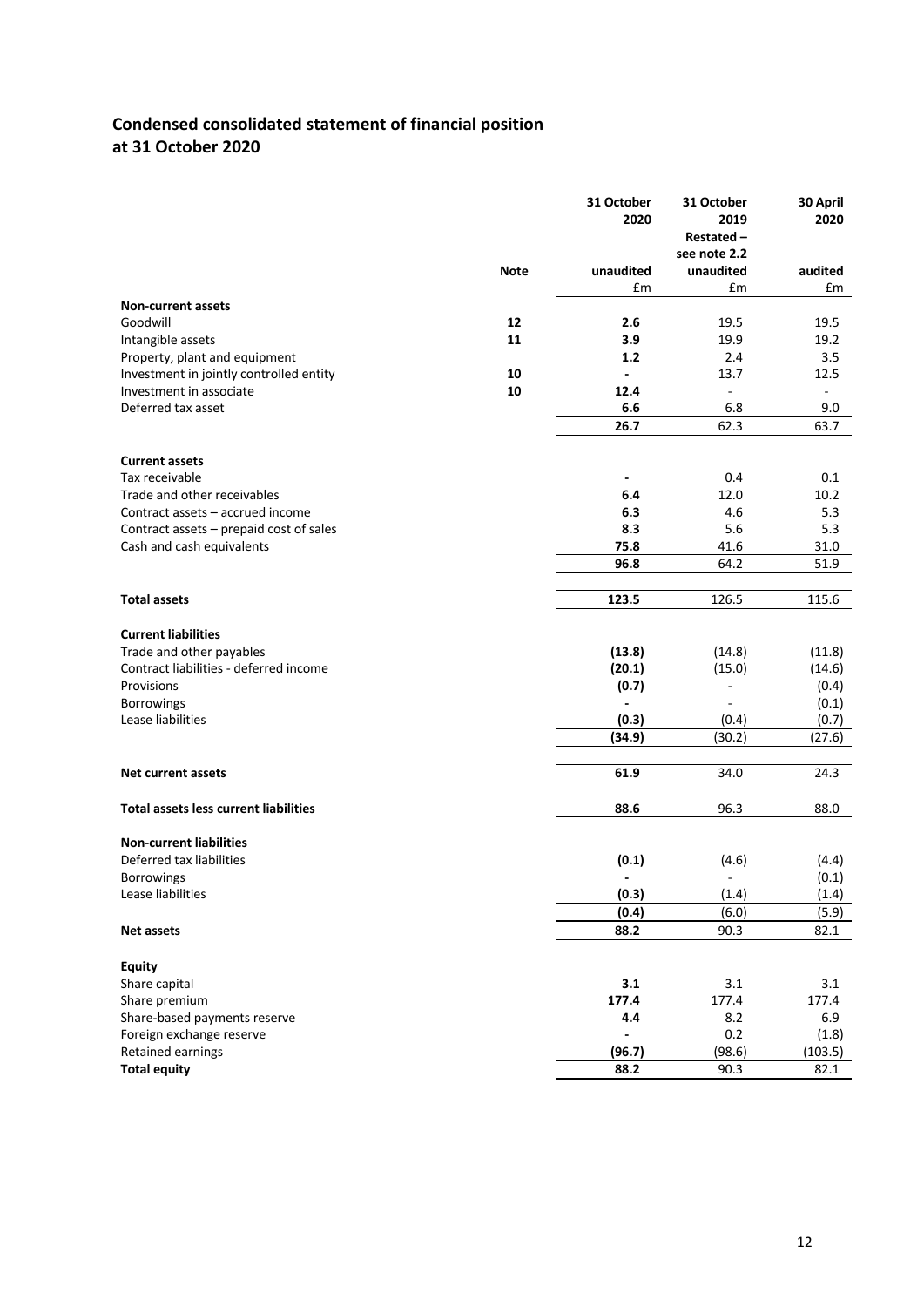## **Condensed consolidated statement of changes in equity**

**for the six months ended 31 October 2020**

|                                                                      |               |              | Share-based | Foreign  |                 |        |
|----------------------------------------------------------------------|---------------|--------------|-------------|----------|-----------------|--------|
|                                                                      | <b>Share</b>  | <b>Share</b> | payment     | exchange | <b>Retained</b> | Total  |
| Unaudited                                                            | capital       | premium      | reserve     | reserve  | earnings        | equity |
|                                                                      | $\mathsf{fm}$ | £m           | £m          | £m       | £m              | £m     |
| At 1 May 2020                                                        | 3.1           | 177.4        | 6.9         | (1.8)    | (103.5)         | 82.1   |
| Tax in respect of share options                                      |               |              |             |          |                 |        |
| Share-based payment credit (note 6)                                  | ۰             |              | (2.5)       |          |                 | (2.5)  |
| <b>Transactions with owners</b>                                      |               |              | (2.5)       |          |                 | (2.5)  |
| Profit for the period (including<br>exchange differences recycled on |               |              |             |          |                 |        |
| disposal of Canada)<br>Exchange differences on translation of        |               |              |             | 0.9      | 6.8             | 7.7    |
| foreign operations                                                   |               |              |             | 0.9      |                 | 0.9    |
| Total comprehensive profit                                           | ٠             |              | ٠           | 1.8      | 6.8             | 8.6    |
| At 31 October 2020                                                   | 3.1           | 177.4        | 4.4         |          | (96.7)          | 88.2   |

#### **for the six months ended 31 October 2019**

| Unaudited                                                                                                               | <b>Share</b><br>capital<br>£m               | Share<br>premium<br>£m   | <b>Share-based</b><br>payment<br>reserve<br>£m | Foreign<br>exchange<br>reserve<br>£m | Retained<br>earnings<br>£m | <b>Total</b><br>equity<br>£m             |
|-------------------------------------------------------------------------------------------------------------------------|---------------------------------------------|--------------------------|------------------------------------------------|--------------------------------------|----------------------------|------------------------------------------|
| At 1 May 2019                                                                                                           | 3.0                                         | 177.4                    | 8.6                                            | (0.5)                                | (84.8)                     | 103.7                                    |
| Exercise of options<br>Tax in respect of share options<br>Share-based payment charge<br><b>Transactions with owners</b> | 0.1<br>٠<br>$\overline{\phantom{a}}$<br>0.1 | ۰                        | (0.4)<br>۰<br>$\overline{\phantom{a}}$         | ٠                                    | 0.4<br>(0.1)<br>0.3        | 0.1<br>(0.1)<br>$\overline{\phantom{a}}$ |
|                                                                                                                         |                                             |                          | (0.4)                                          | ٠                                    |                            | $\overline{\phantom{a}}$                 |
| Loss for the period                                                                                                     |                                             |                          |                                                | $\qquad \qquad -$                    | (14.1)                     | (14.1)                                   |
| Exchange differences on translation of<br>foreign operations                                                            |                                             |                          |                                                | 0.7                                  |                            | 0.7                                      |
| <b>Total comprehensive loss</b>                                                                                         | ٠                                           | $\overline{\phantom{a}}$ | ۰                                              | 0.7                                  | (14.1)                     | (13.4)                                   |
| At 31 October 2019                                                                                                      | 3.1                                         | 177.4                    | 8.2                                            | 0.2                                  | (98.6)                     | 90.3                                     |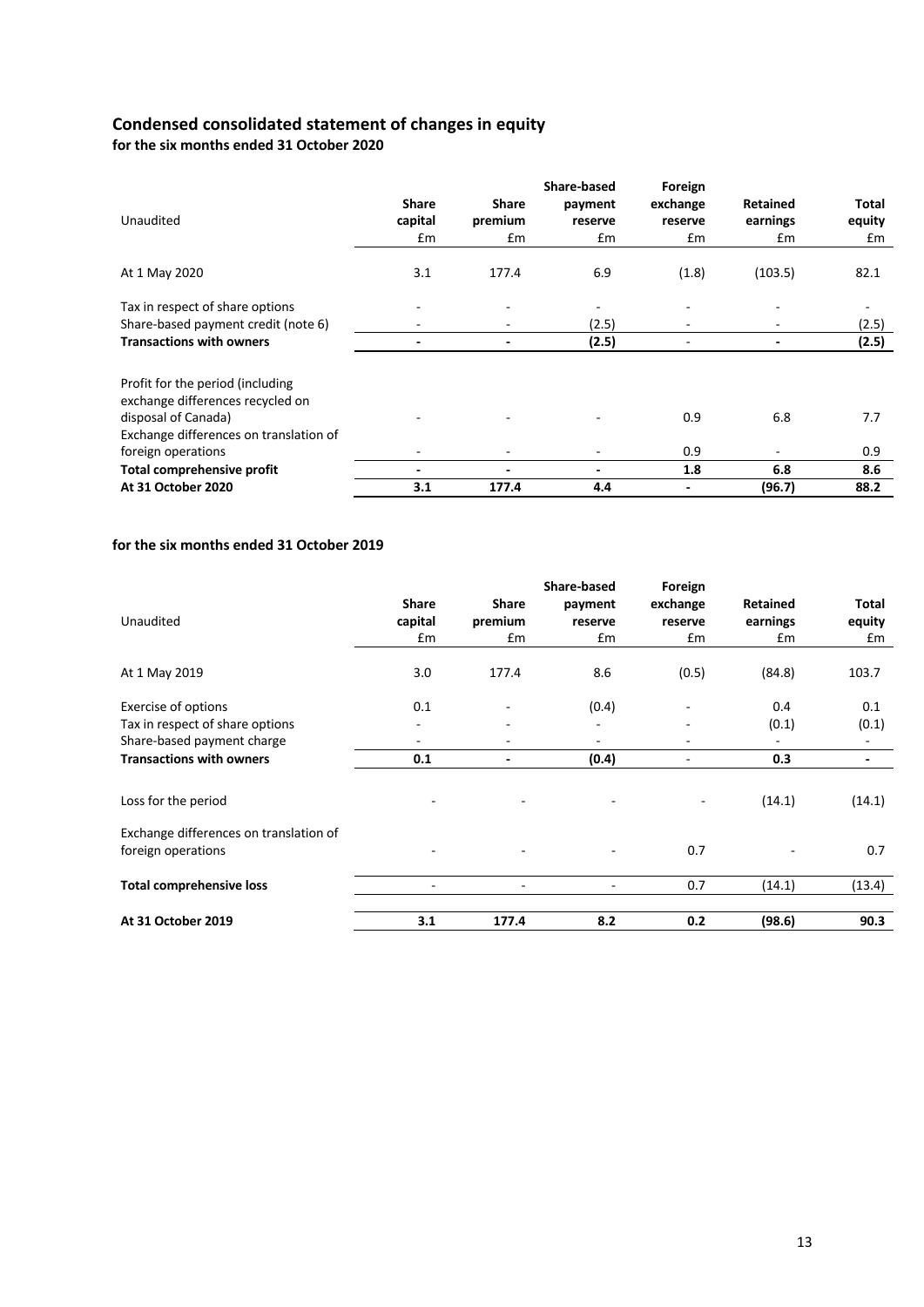## **Condensed consolidated statement of changes in equity**

**For the year ended 30 April 2020**

|                                        |               |              | <b>Share-based</b>       | Foreign                  |          |              |
|----------------------------------------|---------------|--------------|--------------------------|--------------------------|----------|--------------|
|                                        | <b>Share</b>  | <b>Share</b> | payment                  | exchange                 | Retained | <b>Total</b> |
| Audited                                | capital       | premium      | reserve                  | reserve                  | earnings | equity       |
|                                        | $\mathsf{fm}$ | Em           | Em                       | Em                       | Em       | £m           |
| At 1 May 2019                          | 3.0           | 177.4        | 8.6                      | (0.5)                    | (84.8)   | 103.7        |
| <b>Exercise of options</b>             | 0.1           |              | (0.4)                    |                          | 0.4      | 0.1          |
| Tax in respect of share options        | ۰             |              |                          |                          | 0.2      | 0.2          |
| Share-based payment credit             |               | ٠            | (1.3)                    | $\overline{\phantom{a}}$ |          | (1.3)        |
| <b>Transactions with owners</b>        | 0.1           | ٠            | (1.7)                    | $\blacksquare$           | 0.6      | (1.0)        |
|                                        |               |              |                          |                          |          |              |
| Loss for the year                      |               |              | ٠                        |                          | (19.3)   | (19.3)       |
| Exchange differences on translation of |               |              |                          |                          |          |              |
| foreign operations                     |               |              | $\overline{\phantom{a}}$ | (1.3)                    |          | (1.3)        |
| <b>Total comprehensive loss</b>        |               |              | $\overline{\phantom{a}}$ | (1.3)                    | (19.3)   | (20.6)       |
|                                        |               |              |                          |                          |          |              |
| At 30 April 2020                       | 3.1           | 177.4        | 6.9                      | (1.8)                    | (103.5)  | 82.1         |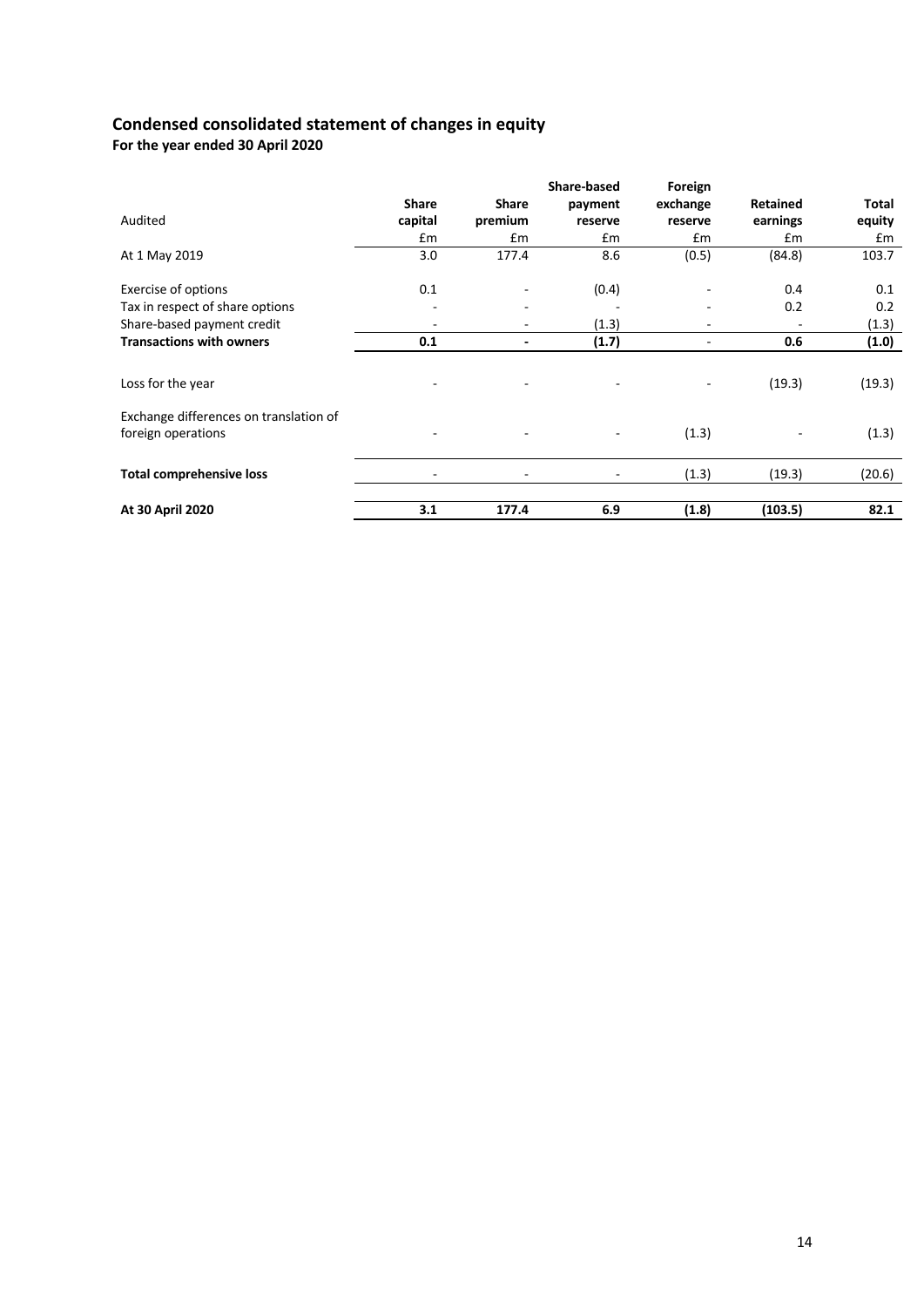# **Condensed consolidated statement of cash flows for the six months ended 31 October 2020**

|                                                        | Six months<br>ended 31<br>October 2020 | Six months<br>ended 31<br>October 2019 | Year ended<br>30 April 2020 |
|--------------------------------------------------------|----------------------------------------|----------------------------------------|-----------------------------|
|                                                        | unaudited                              | unaudited                              | audited                     |
|                                                        | £m                                     | £m                                     | £m                          |
| Profit / (loss) for the period after taxation          | 6.8                                    | (14.1)                                 | (19.2)                      |
| Adjustments for:                                       |                                        |                                        |                             |
| Amortisation of intangible assets                      | 1.2                                    | 2.8                                    | 4.1                         |
| Depreciation of tangible fixed assets                  | 0.4                                    | 0.9                                    | 1.7                         |
| Impairment of intangible assets                        |                                        |                                        | 0.5                         |
| Impairment of tangible fixed assets                    |                                        |                                        | 0.6                         |
| Gain on disposal of Canada business                    | (2.3)                                  |                                        |                             |
| Share-based payment credit                             | (2.5)                                  |                                        | (1.3)                       |
| Gain on lease modification                             |                                        |                                        | (0.1)                       |
| Credit to loss provision                               |                                        |                                        | (0.4)                       |
| Increase in provisions                                 | 0.1                                    |                                        | 0.4                         |
| Interest income                                        | (0.1)                                  | (0.2)                                  | (0.5)                       |
| Interest expense                                       |                                        |                                        | 0.2                         |
| Share of result of associate                           | 0.1                                    |                                        |                             |
| Share of result of joint venture                       |                                        | 1.6                                    | 2.8                         |
| Taxation charge / (credit)                             | 0.4                                    | 0.2                                    | (1.7)                       |
| Operating cash inflow / (outflow) before changes in    |                                        |                                        |                             |
| working capital                                        | 4.1                                    | (8.8)                                  | (12.9)                      |
|                                                        |                                        |                                        |                             |
| Movement in trade and other receivables                | (5.4)                                  | 5.7                                    | 7.0                         |
| Movement in trade and other payables                   | 7.8                                    | (8.3)                                  | (14.2)                      |
| Movement in deferred income                            | 7.1                                    | (3.4)                                  | (4.8)                       |
|                                                        | 13.6                                   | (14.8)                                 |                             |
| Cash generated from / (utilised in) operations         |                                        |                                        | (24.9)                      |
| <b>Taxation received</b>                               |                                        | 0.8                                    | 1.0                         |
| Interest paid                                          |                                        | (0.1)                                  | (0.1)                       |
| Net cash inflow / (outflow) from operating activities  | 13.6                                   | (14.1)                                 | (24.0)                      |
|                                                        |                                        |                                        |                             |
| <b>Investing activities</b>                            |                                        |                                        |                             |
| Purchase of property, plant and equipment              | (0.1)                                  | (0.6)                                  | (0.8)                       |
| Development expenditure capitalised                    | (0.9)                                  | (1.4)                                  | (2.1)                       |
| Purchase of intangible assets                          |                                        | (0.5)                                  | (0.1)                       |
| Interest income                                        | 0.1                                    | 0.2                                    | 0.5                         |
| Investment in joint venture                            |                                        | (4.6)                                  | (4.6)                       |
| Proceeds from disposal of Canada business              | 35.9                                   |                                        |                             |
| Cash disposed of with Canada business                  | (3.5)                                  |                                        |                             |
| Net cash inflow / (outflow) from investing activities  | 31.5                                   | (6.9)                                  | (7.1)                       |
|                                                        |                                        |                                        |                             |
| <b>Financing activities</b>                            |                                        |                                        |                             |
| Lease interest payments                                |                                        |                                        | (0.1)                       |
| Payments against lease liabilities                     | (0.3)                                  | (0.3)                                  | (0.9)                       |
| Proceeds from external borrowings                      |                                        |                                        | 0.3                         |
| Repayment of external borrowings                       |                                        |                                        | (0.1)                       |
| Proceeds from issue of shares                          |                                        | 0.1                                    | 0.1                         |
| Net cash outflow from financing activities             | (0.3)                                  | (0.2)                                  | (0.7)                       |
|                                                        |                                        |                                        |                             |
| Net increase / (decrease) in cash and cash equivalents | 44.8                                   | (21.2)                                 | (31.8)                      |
| Effect of foreign exchange rates                       |                                        |                                        |                             |
| Cash and cash equivalents at beginning of the period   | 31.0                                   | 62.8                                   | 62.8                        |
|                                                        |                                        |                                        |                             |
| Cash and cash equivalents at the end of the period     | 75.8                                   | 41.6                                   | 31.0                        |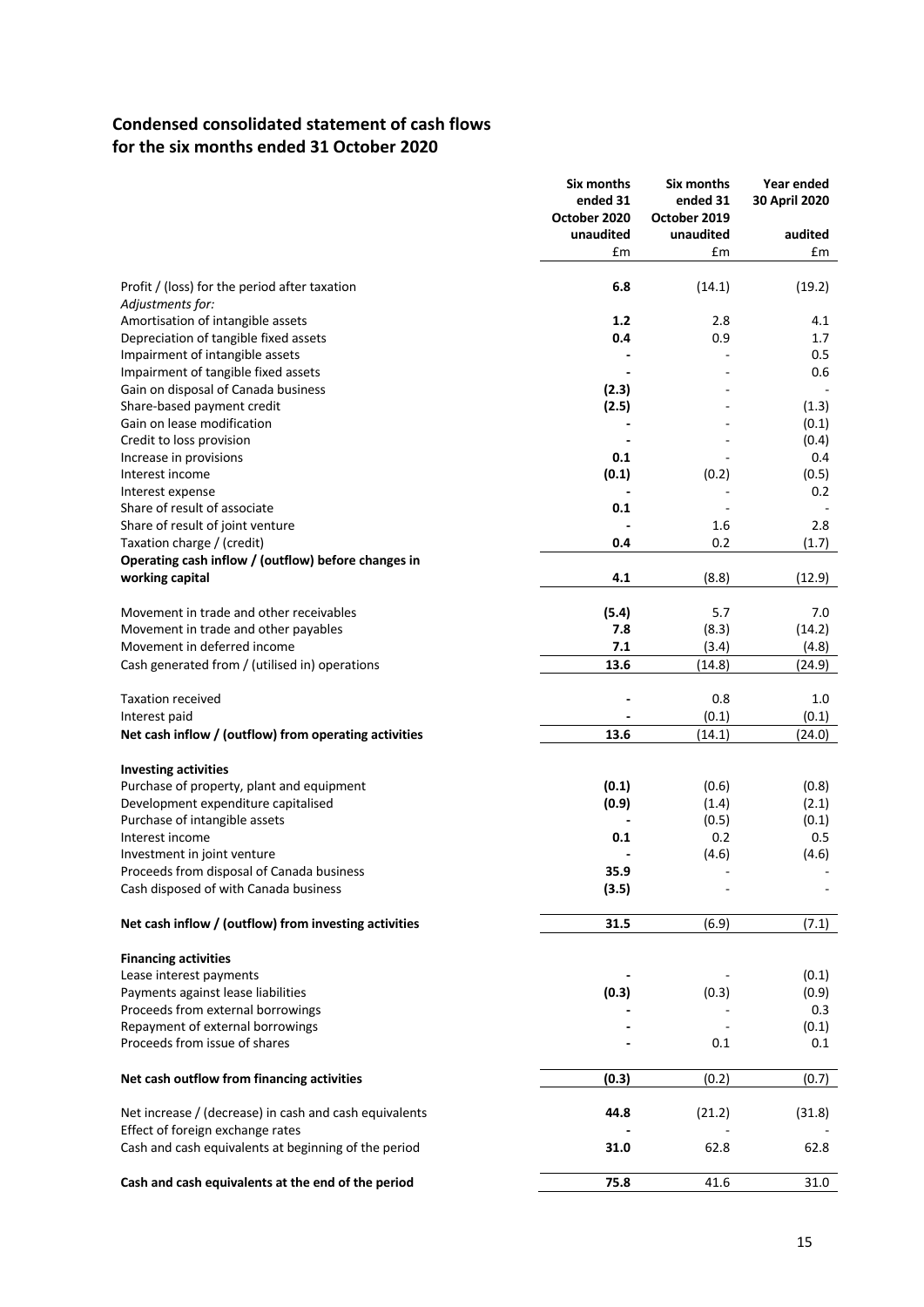## **Notes to the condensed financial statements for the six months ended 31 October 2020**

#### **1. General information**

Purplebricks Group plc ('the Company') is a public company limited by shares that is listed on the Alternative Investment Market of the London Stock Exchange. The Company is incorporated in the United Kingdom and registered in England and Wales. The address of the Company's registered office is Suite 7, First Floor, Cranmore Place, Cranmore Drive, Shirley, Solihull, West Midlands, B90 4RZ. The Company is primarily involved in the estate agency business.

The information for the year ended 30 April 2020 does not constitute statutory accounts as defined in section 434 of the Companies Act 2006. A copy of the statutory accounts for that year has been delivered to the Registrar of Companies. The auditors reported on those accounts: their report was unqualified, did not draw attention to any matters by way of emphasis and did not contain a statement under section 498(2) or (3) of the Companies Act 2006.

#### **2. Summary of significant accounting policies**

The annual financial statements of Purplebricks Group plc are prepared in accordance with International Financial Reporting Standards as adopted by the European Union. The condensed set of financial statements included in this half-yearly financial report has been prepared in accordance with International Accounting Standard 34 'Interim Financial Reporting', as adopted by the European Union.

The accounting policies adopted are consistent with those of the previous financial period (see pages 48 to 59 of the Annual Report 2020) except as described below at note 2.4 and in note 3.

The Annual Report 2020 is available at https://www.purplebricksplc.com/investors/latest\_results

#### **2.1 Basis of preparation**

These interim unaudited financial statements have been prepared under the historical cost convention subject to recognising certain financial instruments at fair value.

The Directors are satisfied that the Group has sufficient resources to continue in operation for the foreseeable future, a period of not less than 12 months from the date of this report. Accordingly, they continue to adopt the going concern basis in preparing the condensed financial statements.

The Group typically experiences a seasonal slowdown in activity during the December holiday period. In the current year, activity has been affected by the housing market shut down in effect in the UK at the beginning of the period, together with high activity levels in the months following re-opening of the housing market.

#### **2.2 Restatement**

#### **Discontinued operations**

A discontinued operation is a component of the entity which the Group has decided to close, or which has been disposed of or which is classified as held for sale and which represents a separate major line of business or geographical area of operations. The results of discontinued operations are presented separately in the statement of statement of comprehensive income and statement of cash flows.

In H1 21, the results of the Canadian business, which was sold on 15 July 2020, have been classified as discontinued operations.

Income statement comparatives for the year ended 30 April 2020 and for H1 20 have been restated accordingly.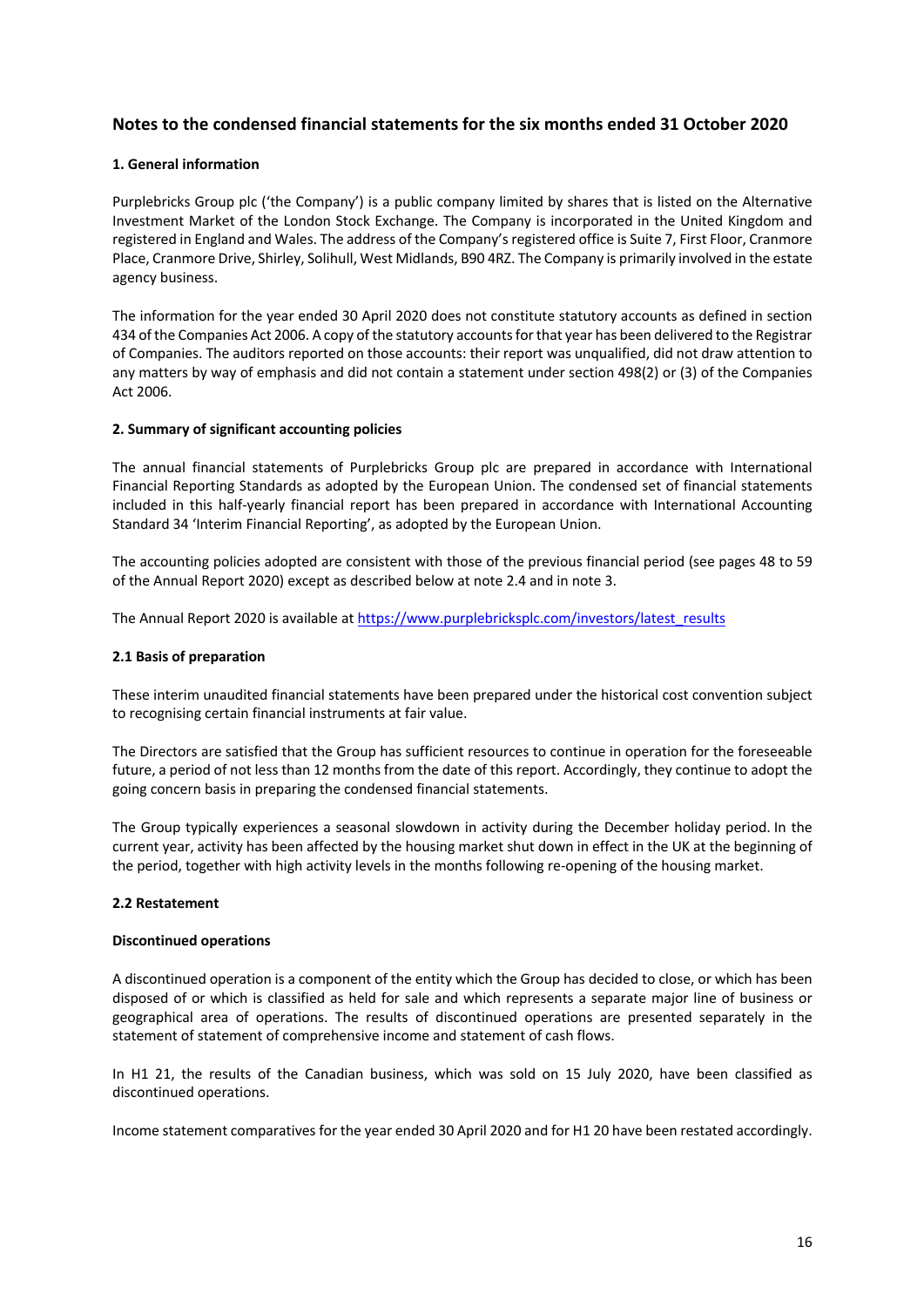#### **2.2 Restatement (continued)**

H1 20 comparatives for results from discontinued operations also include the results of the Group's US and Australia businesses for that period.

#### **Contract assets**

In the current year, contract assets, being accrued income and prepaid cost of sales, are presented separately on the face of the statement of financial position. Comparative amounts at 31 October 2019 have also been separately presented, with a corresponding reduction in the amounts shown as trade and other receivables. No restatement of total amounts has occurred.

### **2.3 Going concern**

In adopting a going concern basis for the preparation of the financial statements, the Directors have made appropriate enquiries and have considered the Group's business activities, cash flows and liquidity position, and the Group's principal risks and uncertainties.

The Directors have taken into account reasonably possible future economic factors in preparing trading and cash flow forecasts covering the period to 31 December 2021. This assessment took into consideration sensitivity analysis with regard to the forecast volume of instructions, including possible effects of the ongoing COVID19 related macro-economic conditions, the variable nature of significant elements of the Group's cost base and steps which could be taken to further mitigate costs if required.

Mitigations available to the Group include a reduction in marketing expenditure and reductions in expenditure in the Group's contact centre and support functions. In satisfying themselves that the going concern basis is appropriate, the Directors took into account recent practical experience and steps which were taken with regard to cost control and cash preservation due to the COVID19-related macro-economic conditions leading up to and following the 2020 year-end.

Even in the situation of a severe downside sensitised fall in revenues that is in excess of the Directors' realistic expectations, and even before taking any such mitigating actions, the Group expects to maintain a position of liquidity throughout the forecast period to 31 December 2021.

The Group holds significant cash balances of £75.8m at 31 October 2020.

Based on the Group's forecasts, the Directors are satisfied that the Company, and the Group as a whole, have adequate resources to continue in operational existence for the foreseeable future. Accordingly, the financial statements have been prepared on the going concern basis.

#### **2.4 New accounting standards adopted in the period**

No new accounting standards have had a significant effect on the financial performance or condition of the Group.

#### **2.5 Tax**

Taxes on income in the interim period are accrued using the effective tax rate that would be applicable to expected total annual earnings.

#### **2.6 Government assistance**

During the period the Group received amounts from the UK and Canada governments in relation to staff on furlough not working in the business. These receipts have been presented within Other Income in respect of the UK and are within the overall profit from discontinued activities in respect of Canada.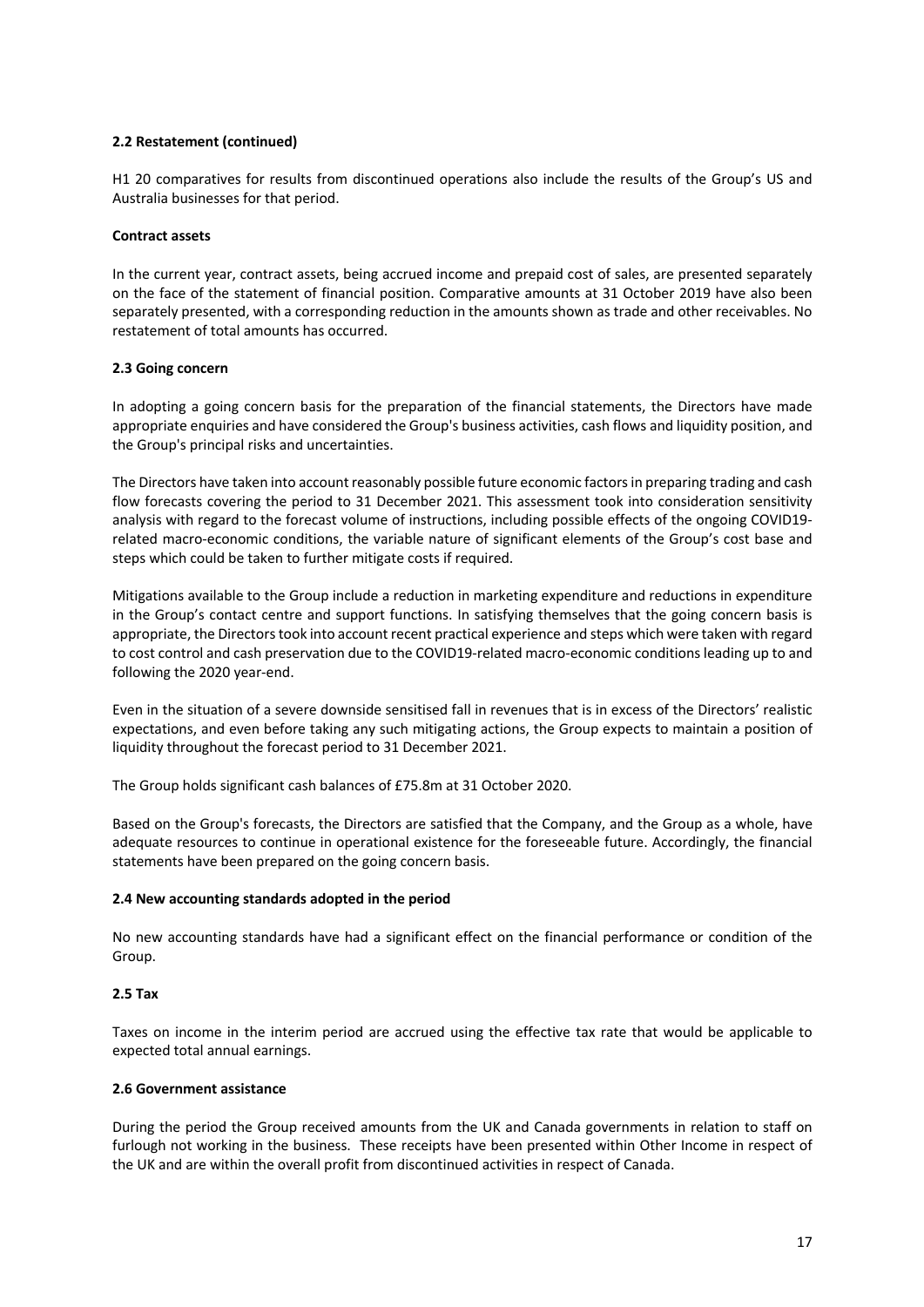The financial impact of government assistance in the period is described in note 13.

### **3. Critical accounting estimates and judgements**

In the application of the Group's accounting policies, the Directors are required to make judgements (other than those involving estimations) that have a significant impact on the amounts recognised in the financial statements and to make estimates and assumptions about the carrying amounts of assets and liabilities that are not readily apparent from other sources. The estimates and associated assumptions are based on historical experience and other factors that are considered to be relevant. Actual results may differ from these estimates. The estimates and underlying assumptions are reviewed on an ongoing basis. Revisions to accounting estimates are recognised in the period in which the estimate is revised if the revision affects only that period, or in the period of the revision and future periods if the revision affects both current and future periods.

The accounting estimates and judgments as set out on pages 60 and 61 of the Annual Report 2020 have been applied consistently in these financial statements with the exception of the additional area of judgment set out below.

### *Assessment of the status of the Group's investment in Homeday*

In assessing the status of the Group's investment in Homeday, which is held through a joint venture with Axel Springer, the Group has to consider the effect of convertible loans which exist between Axel Springer and 107 Media, and put and call options which exist between the shareholders of Homeday, as set out on pages 82 and 83 of the Annual Report 2020.

Options which may in the future confer substantive rights must be considered as exercised if there are no substantial barriers to exercise. Whether substantial barriers exist is subjective and is a matter of judgement.

At 30 April 2020, the Group took the view that there were substantial barriers to the exercise of the convertible loans between Axel Springer and 107 Media, and therefore the Group's investment in 107 Media was accounted for as a joint venture.

At 31 October 2020, the Group has re-assessed this judgement and has concluded that there are no substantive barriers to the exercise of the convertible loans between Axel Springer and 107 Media. Therefore, at 31 October 2020, the Group's investment in 107 Media has been determined to meet the definition as an associate rather than a joint venture based on the guidance in IAS28 and IFRS 11, and its presentation has been amended on the Group balance sheet.

Details of the investment and the gain on deemed dilution in shareholding at the point of re-assessment is set out in note 10.

#### *Revenue recognition*

Instruction revenue is recognised over the estimated period between instruction and completion or withdrawal of the property from sale ("service period") and the Directors are, therefore, required to estimate the average total service period, taking into account historical experience in addition to current and possible future economic conditions and factors. At each reporting date, this estimation includes an assessment of the future service period in respect of instructions on hand at the period end.

As at 31 October 2020, the Directors have taken account of the impact of the COVID-19 crisis on the housing market in the UK in developing their view of the likely future service period. The Directors assessed, as at 31 October that, due to ongoing delays experienced in the process between sale agreed and completion, the future service period in respect of instructions live at 31 October 2020 could reasonably be considered to be longer than has historically been the case in a business as usual marketplace.

The Directors have assessed a significant reduction in future service period as compared to the year-end date 30 April 2020, when the UK housing market was in a complete shutdown.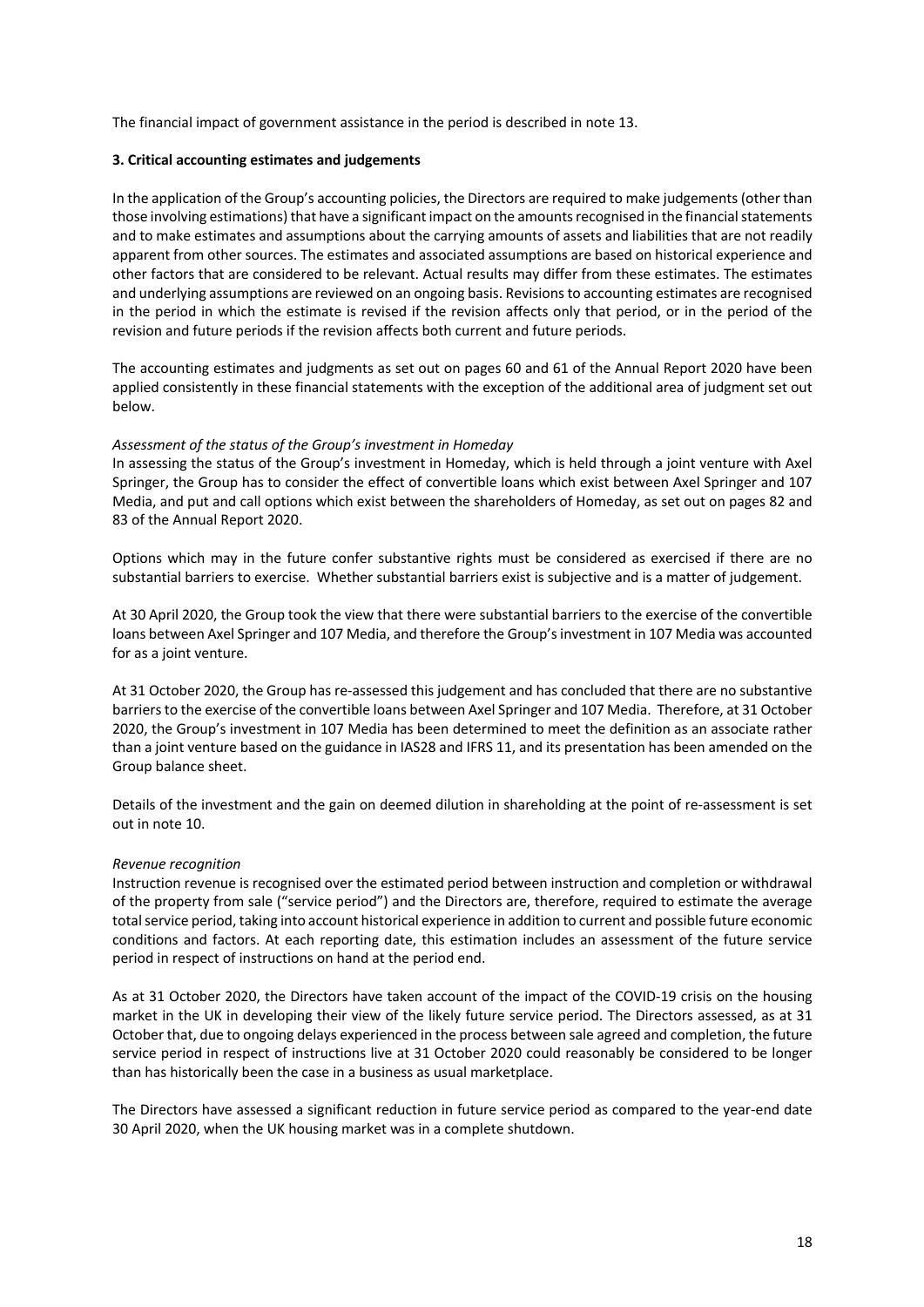#### **3. Critical accounting estimates and judgements (continued)**

Based on evidence available to date, the Directors have adopted an estimated service period which is approximately 22% shorter than at April 2020 (although approximately 5% longer than at 31 October 2019) in calculating contract liabilities in respect of deferred income as at 31 October 2020. An increase or decrease of 5% in the estimated service period would have resulted in an increase or decrease in deferred income of approximately £0.8m respectively.

Continuing uncertainty at the reporting date, as to the nature and duration of the impact of COVID-19 on the UK economy, means there is a greater degree of subjectivity in estimating the future service period than would be the case in a "steady state" scenario and the Directors have adopted a best estimate approach, taking into account available evidence. Should the UK housing market recover to pre-crisis levels subsequent to the reporting date, there would be a reasonable expectation that the service period would move closer to the historical norm for future reporting periods.

The terms of the UK's future trading relationship with the EU following Brexit remain uncertain and could have an effect on the UK property market. Due to the uncertainty of the extent and timing of any impact on the wider UK economy, it is impractical to determine any potential, consequential impact on the timing of revenue recognition in the UK business at the date of this report and no such estimate has been made.

#### **4. Alternative performance measures**

The Group makes use of a number of alternative performance measures in assessing the performance of the business. The definition of and relevance of each of these is set out below. The Group believes that these measures, which are not considered to be a substitute for or superior to IFRS measures, provide stakeholders with helpful additional information on the underlying performance of the Group.

### **Adjusted EBITDA**

#### *Definition*

Profit or loss from operating activities, adding back depreciation, amortisation and share-based payment charges or credits and exceptional costs. At a Group level this measure also excludes results of joint ventures and associates.

#### *Relevance to strategy*

The adjusted measure is considered relevant to assessing the underlying performance of the Group against its strategy and plans. The rationale for excluding certain items is as follows:

- Depreciation: a non-cash item which fluctuates depending on the timing of capital investment. We believe that a measure which removes this volatility improves comparability of the Group's results period on period.
- Amortisation: a non-cash item which varies depending on the timing of and nature of acquisitions, and on the timing of and extent of investment in internally generated intangibles such as software. We believe that a measure which removes this volatility improves comparability of the Group's results period on period.
- Share-based payment charges: a non-cash item which varies significantly depending on the share price at the date of grants under the Group's share option schemes, and depending on the assumptions used in valuing these awards as they are granted. We believe that a measure which removes this volatility improves comparability of the Group's results period on period and also improves comparability with other companies which do not operate similar share-based payment schemes.
- Exceptional items: These items represent amounts which result from unusual transactions or circumstances and at a significance which warrants individual disclosure. We believe that adjusting for such exceptional items improves comparability period on period. See note 8 for further detail of amounts disclosed as exceptional.
- Results of joint ventures and associates: while the Group exercises some influence over these results, it is unable to fully control them.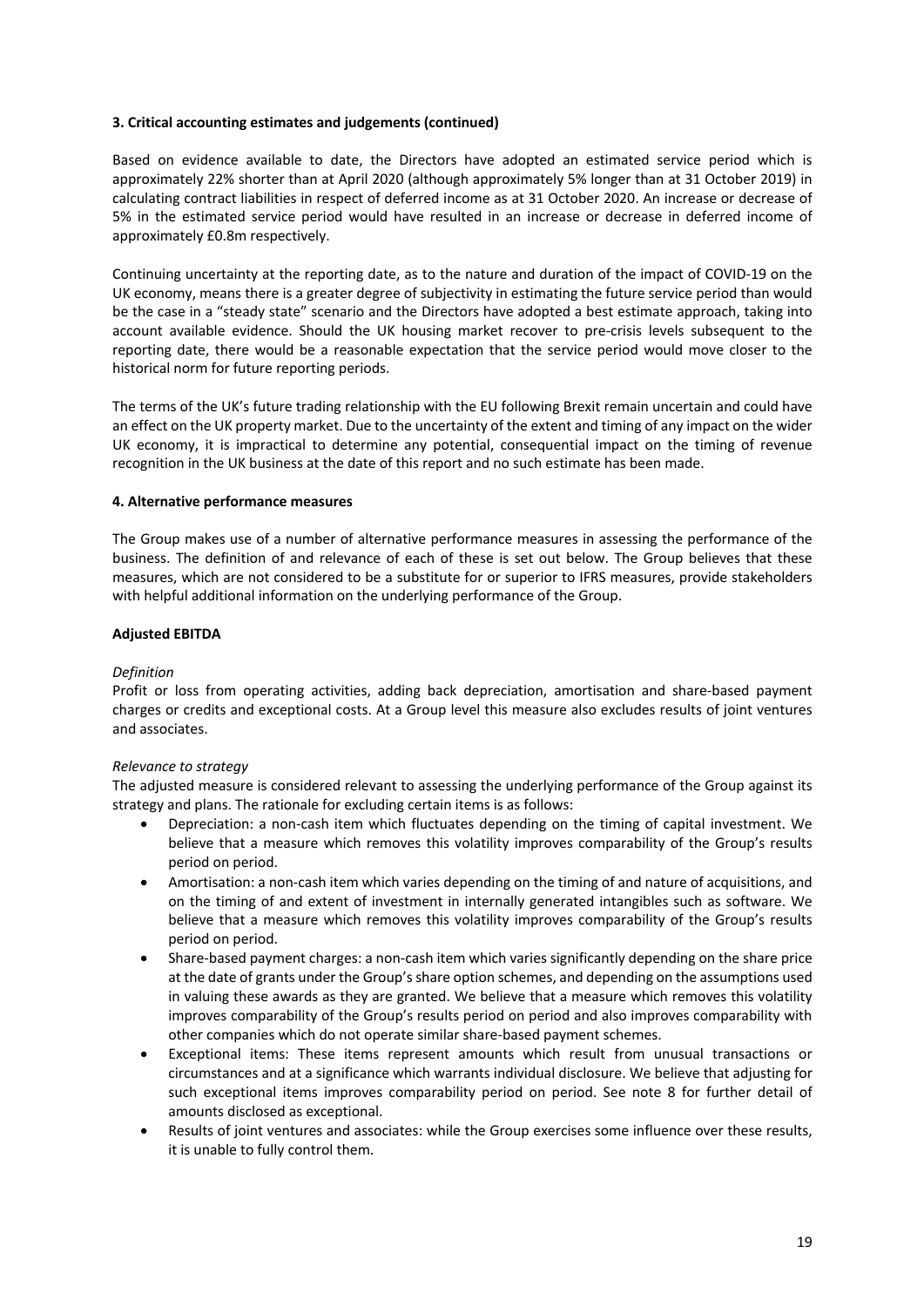#### **4. Alternative performance measures (continued)**

*Reconciliation*  See segmental reporting in note 6.

#### **Adjusted operating costs**

#### *Definition*

Adjusted operating costs are administrative and establishment expenses, adjusted by adding back depreciation, amortisation and share-based payment charges and exceptional items. In H1 21, adjusted operating costs includes receipts in respect of government assistance to support companies with employees on furlough during the COVID-19 crisis.

#### *Relevance to strategy*

The adjusted measure is considered relevant to assessing the underlying performance of the Group against its strategy and plans. The rationale for excluding depreciation, amortisation, share-based payments charges and exceptional costs from this measure is consistent with that set out above in the "Adjusted EBTIDA" section, with the addition that receipts in respect of the CJRS scheme are added back to operating costs to present a more comparable period on period view of the costs of operating the business, excluding staff costs in respect of employees who were not working in the business during the period.

#### *Reconciliation*

See segmental reporting in note 6.

#### **Adjusted operating profit/loss**

#### *Definition*

Profit or loss from operating activities, adding back share-based payment charges and for the Group share of results of joint venture and exceptional items.

#### *Relevance to strategy*

The adjusted measure is considered relevant to assessing the underlying performance of the Group against its strategy and plans. The rationale for excluding share-based payments charges and exceptional items from this measure is consistent with that set out above in the "Adjusted EBTIDA" section.

#### *Reconciliation*

See segmental reporting in note 6.

#### **5. Revenue**

| Revenue by contract type       |                   |                   | Year ended 30     |
|--------------------------------|-------------------|-------------------|-------------------|
|                                |                   | H <sub>1</sub> 20 | <b>April 2020</b> |
|                                |                   | Restated-         | Restated-         |
|                                | H <sub>1</sub> 21 | see note 2.2      | see note 2.2      |
|                                | unaudited         | unaudited         | unaudited         |
|                                | Em                | £m                | £m                |
| Continuing                     |                   |                   |                   |
| <b>Instructions</b>            | 30.5              | 30.9              | 53.5              |
| Conveyancing                   | 8.0               | 10.8              | 16.7              |
| Other (Lettings and brokerage) | 5.7               | 5.4               | 10.3              |
|                                | 44.2              | 47.1              | 80.5              |
| <b>Discontinued</b>            |                   |                   |                   |
| <b>Instructions</b>            | 3.5               | 15.5              | 24.6              |
| Conveyancing                   |                   | 1.8               | 1.8               |
| Other (Brokerage)              | 3.0               | 6.4               | 10.3              |
|                                | 6.5               | 23.7              | 36.7              |
| Total revenue                  | 50.7              | 70.8              | 117.2             |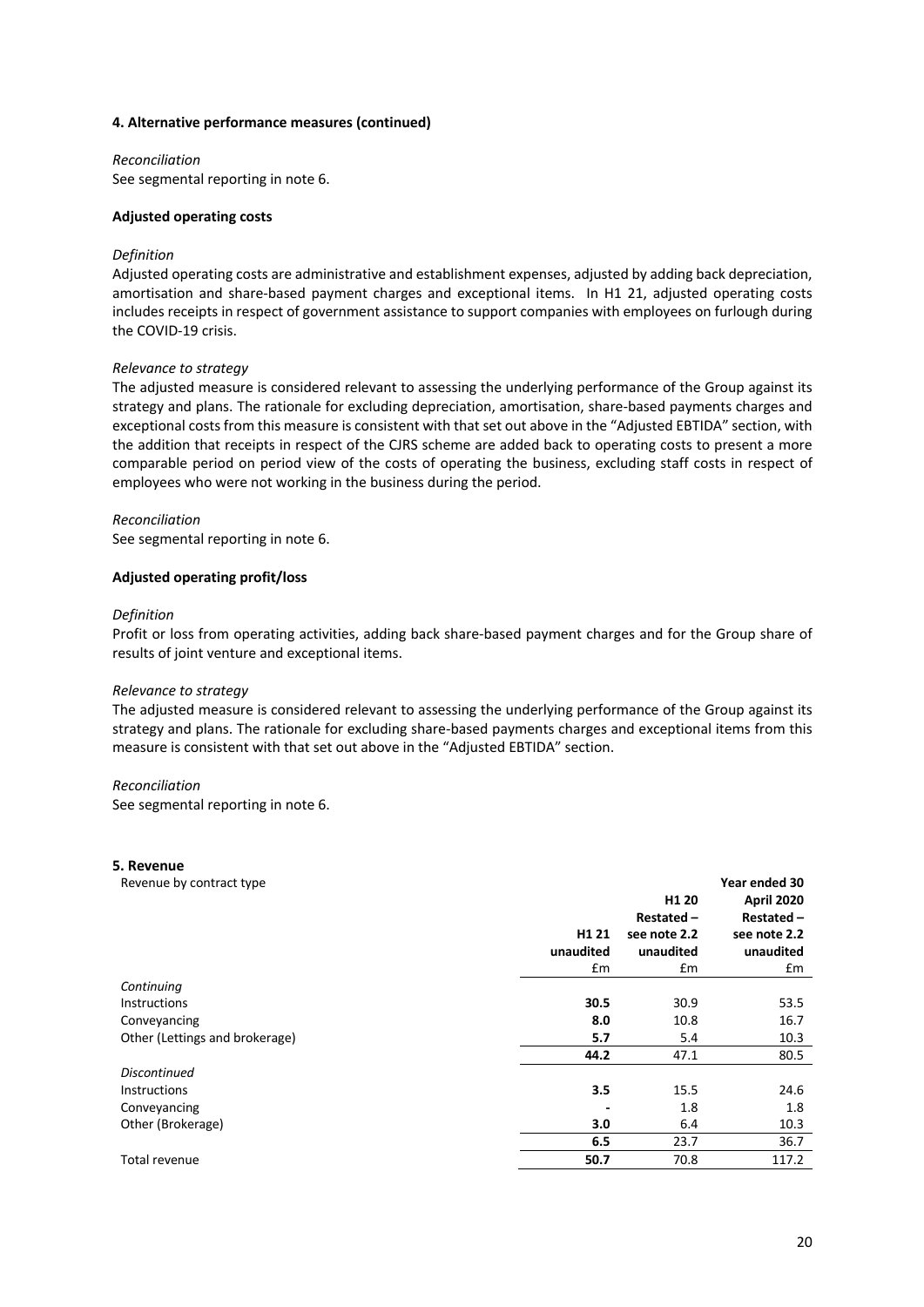#### **6. Segmental reporting**

The Group trade is managed as a single division, providing services relating to the sale and letting of properties, however management report to the Board (the Board being the Chief Operating Decision Maker ("CODM")) using geographical segments. The financial information reviewed by the Board is materially the same as that reported under IFRS and falls under four geographic locations: UK, Canada, Australia, and the US. On 7 May 2019, the Group announced that it was exiting the Australian market, and on 3 July 2019, the Group announced its withdrawal from the US market. In each case the business was put into an orderly rundown ahead of closure during FY 20. Therefore, there are no results for Australia or the US in H1 21. Following the sale of the Canadian business in July 2020, the results of Canada are presented as discontinued. Adjusted EBITDA is a key profit measure used by the CODM in making strategic decisions. The segmental analysis includes recharges between segments. Certain of these recharges are of costs which are not classified as discontinued. These are adjusted in the tables below. The operating losses of discontinued segments are reconciled to the net loss relating to discontinued activities within note 7.

The following is an analysis of the Group's revenue and results by reporting segment:

#### **H1 21 – six months ended 31 October 2020 – unaudited**

|                                             |           | Arising on               | Continuing | <b>Discontinued</b>      |              |
|---------------------------------------------|-----------|--------------------------|------------|--------------------------|--------------|
|                                             | <b>UK</b> | consolidation            | operations | operations (Canada only) | <b>Total</b> |
|                                             | £m        | £m                       | £m         | £m                       | £m           |
|                                             |           |                          |            |                          |              |
| Revenue                                     | 44.2      | $\overline{\phantom{a}}$ | 44.2       | 6.5                      | 50.7         |
| Cost of sales                               | (14.6)    |                          | (14.6)     | (1.8)                    | (16.4)       |
| <b>Gross profit</b>                         | 29.6      | $\blacksquare$           | 29.6       | 4.7                      | 34.3         |
| Gross profit margin (%)                     | 67.0%     | $-$ %                    | 67.0%      | 72.3%                    | 67.7%        |
| Other income                                | 0.7       |                          | 0.7        | 0.9                      | 1.6          |
| Administrative expenses                     | (14.0)    | (0.3)                    | (14.3)     | (3.5)                    | (17.8)       |
| Marketing expenses                          | (9.0)     |                          | (9.0)      | (0.6)                    | (9.6)        |
| Share of results of associate               |           | (0.1)                    | (0.1)      |                          | (0.1)        |
| <b>Operating profit</b>                     | 7.3       | (0.4)                    | 6.9        | 1.5                      | 8.4          |
|                                             |           |                          |            |                          |              |
| <b>Reconciliation to adjusted EBITDA</b>    |           |                          |            |                          |              |
| Operating profit                            | 7.3       | (0.4)                    | 6.9        | 1.5                      | 8.4          |
| Depreciation & amortisation                 | 1.3       | 0.3                      | 1.6        | 0.2                      | 1.8          |
| Share-based payments                        | (1.9)     |                          | (1.9)      | (0.6)                    | (2.5)        |
| Share of results of associate               |           | $0.1\,$                  | 0.1        |                          | 0.1          |
| <b>Exceptional items</b>                    | 1.7       | $\sim$                   | 1.7        |                          | 1.7          |
| <b>Adjusted EBITDA</b>                      | 8.4       | $\blacksquare$           | 8.4        | 1.1                      | 9.5          |
| Reconciliation to adjusted operating profit |           |                          |            |                          |              |
| Operating profit                            | 7.3       | (0.4)                    | 6.9        | 1.5                      | 8.4          |
| Share-based payments                        | (1.9)     |                          | (1.9)      | (0.6)                    | (2.5)        |
| Share of results of associate               |           | 0.1                      | 0.1        |                          | 0.1          |
| <b>Exceptional items</b>                    | 1.7       |                          | 1.7        |                          | 1.7          |
| <b>Adjusted operating profit</b>            | 7.1       | (0.3)                    | 6.8        | 0.9                      | 7.7          |
|                                             |           |                          |            |                          |              |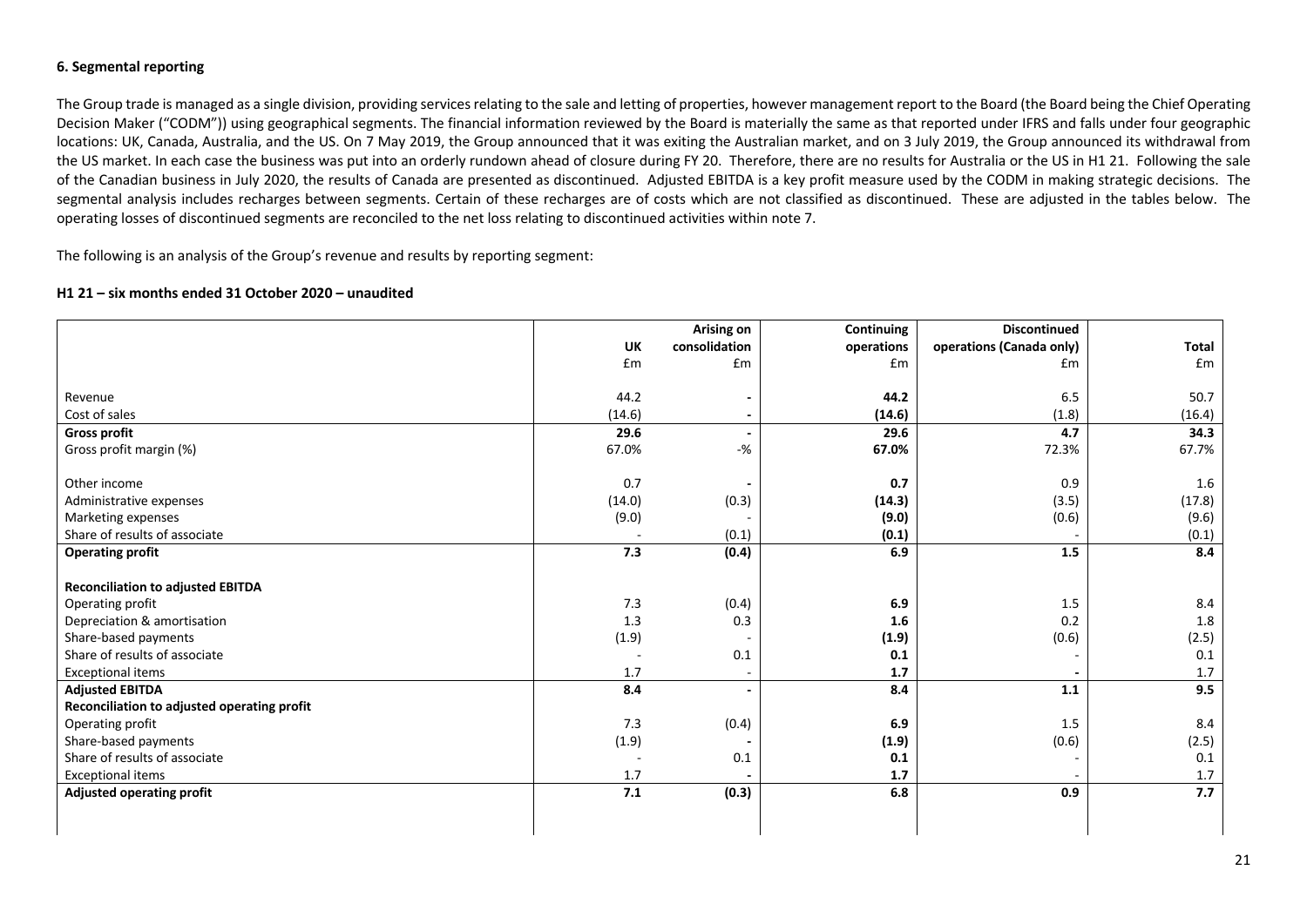| Reconciliation of administrative expenses to adjusted operating costs |        |       |        |       |        |
|-----------------------------------------------------------------------|--------|-------|--------|-------|--------|
| Administrative expenses                                               | (14.0) | (0.3) | (14.3) | (3.5) | (17.8) |
| Other income in respect of government assistance                      | 0.7    |       | 0.7    | 0.9   | 1.6    |
| Depreciation & amortisation                                           | 1.3    | 0.3   | 1.6    | 0.2   | 1.8    |
| Share-based payments                                                  | (1.9)  |       | (1.9)  | (0.6) | (2.5)  |
| Exceptional items                                                     |        |       | 1.7    |       |        |
| <b>Adjusted operating costs</b>                                       | (12.2) |       | (12.2) | (3.0) | (15.2) |

## **H1 20 – six months ended 31 October 2019 – unaudited**

|                                                  |                          |               | Adjustment |            |                          |            |           |                          | Adjustment     |                     |              |
|--------------------------------------------------|--------------------------|---------------|------------|------------|--------------------------|------------|-----------|--------------------------|----------------|---------------------|--------------|
|                                                  |                          | Arising on    | for        | Continuing |                          |            |           | Arising on               | for            | <b>Discontinued</b> |              |
|                                                  | <b>UK</b>                | Consolidation | recharges  | operations | Canada                   | Australia  | <b>US</b> | Consolidation            | recharges      | operations          | <b>Total</b> |
|                                                  | £m                       | £m            | £m         | Em         | £m                       | £m         | £m        | £m                       | £m             | £m                  | £m           |
| Revenue                                          | 47.1                     |               |            | 47.1       | 17.7                     | 1.4        | 4.6       |                          |                | 23.7                | 70.8         |
| Cost of sales                                    | (17.1)                   |               |            | (17.1)     | (8.3)                    | (2.2)      | (2.2)     |                          |                | (12.7)              | (29.8)       |
| <b>Gross profit</b>                              | 30.0                     |               |            | 30.0       | 9.4                      | (0.8)      | 2.4       | $\overline{\phantom{a}}$ | $\blacksquare$ | 11.0                | 41.0         |
| Gross profit margin (%)                          | 63.7%                    |               |            | 63.7%      | 53.1%                    | $(57.1)\%$ | 52.2%     |                          |                |                     |              |
|                                                  |                          |               |            |            |                          |            |           |                          |                |                     |              |
|                                                  |                          |               |            |            |                          |            |           |                          |                |                     |              |
| Administrative expenses                          | (14.2)                   | (0.1)         | (2.0)      | (16.3)     | (5.8)                    | (4.7)      | (5.4)     | (0.7)                    | 2.0            | (14.6)              | (30.9)       |
| Marketing expenses                               | (12.3)                   |               |            | (12.3)     | (4.2)                    | (1.2)      | (2.5)     |                          |                | (7.9)               | (20.2)       |
| Share of results of joint venture                |                          | (1.6)         |            | (1.6)      |                          |            |           |                          |                |                     | (1.6)        |
| <b>Operating profit/(loss)</b>                   | 3.5                      | (1.7)         | (2.0)      | (0.2)      | (0.6)                    | (6.7)      | (5.5)     | (0.7)                    | 2.0            | (11.5)              | (11.7)       |
|                                                  |                          |               |            |            |                          |            |           |                          |                |                     |              |
| <b>Reconciliation to adjusted EBITDA</b>         |                          |               |            |            |                          |            |           |                          |                |                     |              |
| Operating profit/(loss)                          | 3.5                      | (1.7)         | (2.0)      | (0.2)      | (0.6)                    | (6.7)      | (5.5)     | (0.7)                    | 2.0            | (13.1)              | (11.7)       |
| Depreciation & amortisation                      | 1.4                      | 0.1           |            | 1.5        | 0.5                      | 0.5        | 0.5       | 0.7                      |                | 2.2                 | 3.7          |
| Share-based payments                             | 0.6                      |               | 0.5        | 1.1        | 0.2                      | (0.6)      | (0.2)     | $\overline{\phantom{a}}$ | (0.5)          | (1.1)               |              |
| Share of results of joint venture                | $\blacksquare$           | 1.6           |            | 1.6        | $\overline{\phantom{a}}$ | $\sim$     |           | $\overline{\phantom{a}}$ |                |                     | $1.6\,$      |
| <b>Adjusted EBITDA</b>                           | 5.5                      |               | (1.5)      | 4.0        | 0.1                      | (6.8)      | (5.2)     |                          | 1.5            | (10.4)              | (6.4)        |
| Reconciliation to adjusted operating loss        |                          |               |            |            |                          |            |           |                          |                |                     |              |
| Operating profit/(loss)                          | 3.5                      | (1.7)         | (2.0)      | (0.2)      | (0.6)                    | (6.7)      | (5.5)     | (0.7)                    | 2.0            | (11.5)              | (11.7)       |
| Share-based payments                             | 0.6                      |               | 0.5        | 1.1        | 0.2                      | (0.6)      | (0.2)     |                          | (0.5)          | (1.1)               |              |
| Share of results of joint venture                | $\overline{\phantom{a}}$ | 1.6           |            | 1.6        |                          | $\sim$     |           |                          |                |                     | 1.6          |
| <b>Adjusted operating loss</b>                   | 4.1                      | (0.1)         | (1.5)      | 2.5        | (0.4)                    | (7.3)      | (5.7)     | (0.7)                    | 1.5            | (12.6)              | (10.1)       |
|                                                  |                          |               |            |            |                          |            |           |                          |                |                     |              |
| <b>Reconciliation of administrative expenses</b> |                          |               |            |            |                          |            |           |                          |                |                     |              |
| to adjusted operating costs                      |                          |               |            |            |                          |            |           |                          |                |                     |              |
| Administrative expenses                          | (14.2)                   | (0.1)         | (2.0)      | (16.3)     | (5.8)                    | (4.7)      | (5.4)     | (0.7)                    | 2.0            | (14.6)              | (30.9)       |
| Depreciation & amortisation                      | 1.4                      | 0.1           |            | 1.5        | 0.5                      | 0.5        | 0.5       | 0.7                      |                | 2.2                 | 3.7          |
| Share-based payments                             | 0.6                      |               | 0.5        | 1.1        | 0.2                      | (0.6)      | (0.2)     | $\overline{\phantom{a}}$ | (0.5)          | (1.1)               |              |
| <b>Adjusted operating costs</b>                  | (12.2)                   |               | (1.5)      | (13.7)     | (5.1)                    | (4.8)      | (5.1)     | $\blacksquare$           | 1.5            | (13.5)              | (27.2)       |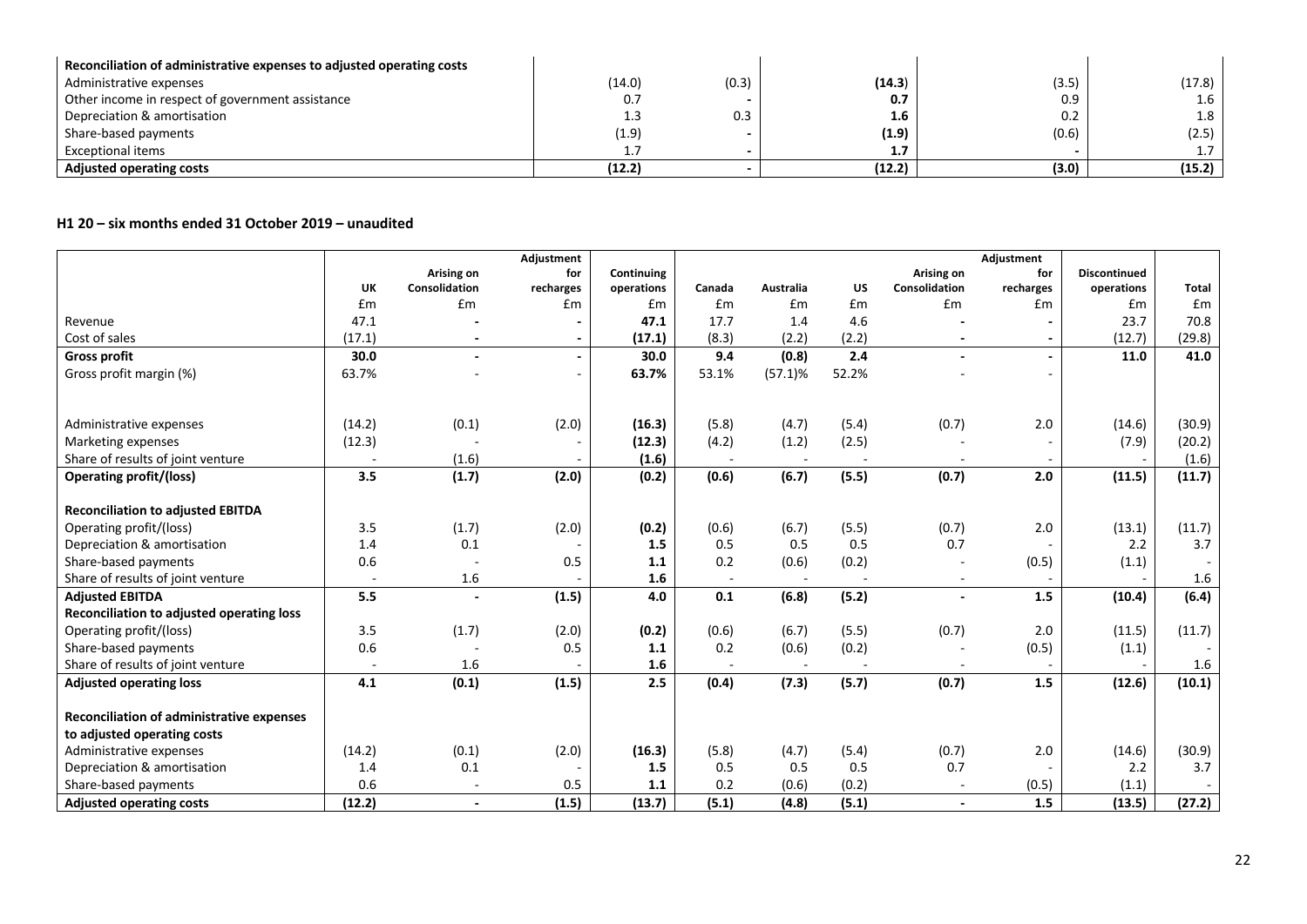### **6. Segmental reporting (continued)**

## **For year ended 30 April 2020 – unaudited**

|                                           |           |                | Adjustment     |            |        |                          |           |               | Adjustment |                     |              |
|-------------------------------------------|-----------|----------------|----------------|------------|--------|--------------------------|-----------|---------------|------------|---------------------|--------------|
|                                           |           | Arising on     | for            | Continuing |        |                          |           | Arising on    | for        | <b>Discontinued</b> |              |
|                                           | <b>UK</b> | Consolidation  | recharges      | operations | Canada | Australia                | <b>US</b> | Consolidation | recharges  | operations          | <b>Total</b> |
|                                           | £m        | £m             | £m             | £m         | £m     | £m                       | £m        | £m            | £m         | £m                  | £m           |
| Revenue                                   | 80.5      |                |                | 80.5       | 30.6   | 1.5                      | 4.6       |               |            | 36.7                | 117.2        |
| Cost of sales                             | (28.9)    |                |                | (28.9)     | (14.5) | (2.2)                    | (2.2)     |               |            | (18.9)              | (47.8)       |
| <b>Gross profit</b>                       | 51.6      |                | $\blacksquare$ | 51.6       | 16.1   | (0.7)                    | 2.4       |               |            | 17.8                | 69.4         |
| Gross profit margin (%)                   | 64.1%     |                |                | 64.1%      | 52.5%  | $(46.7)\%$               | 52.2%     |               |            | 48.5%               | 59.2%        |
|                                           |           |                |                |            |        |                          |           |               |            |                     |              |
| Administrative expenses                   | (31.2)    | (0.2)          | (2.5)          | (33.9)     | (10.6) | (3.4)                    | (4.8)     | (1.4)         | 2.5        | (17.7)              | (51.6)       |
| Marketing expenses                        | (20.6)    |                |                | (20.6)     | (8.2)  | (1.2)                    | (2.0)     |               |            | (11.4)              | (32.0)       |
| Share of results of joint venture         |           | (2.8)          |                | (2.8)      | $\sim$ | $\overline{a}$           |           |               |            |                     | (2.8)        |
| <b>Operating profit/(loss)</b>            | (0.2)     | (3.0)          | (2.5)          | (5.7)      | (2.7)  | (5.3)                    | (4.4)     | (1.4)         | 2.5        | (11.3)              | (17.0)       |
|                                           |           |                |                |            |        |                          |           |               |            |                     |              |
| <b>Reconciliation to adjusted EBITDA</b>  |           |                |                |            |        |                          |           |               |            |                     |              |
| Operating profit/(loss)                   | (0.2)     | (3.0)          | (2.5)          | (5.7)      | (2.7)  | (5.3)                    | (4.4)     | (1.4)         | 2.5        | (11.3)              | (17.0)       |
| Depreciation & amortisation               | 3.5       | 0.2            |                | 3.7        | 1.0    | 0.5                      | 0.3       | 1.4           |            | 3.2                 | 6.9          |
| Share-based payments                      | (0.1)     |                | 0.6            | 0.5        | 0.3    | (0.7)                    | (0.8)     |               | (0.6)      | (1.8)               | (1.3)        |
| Share of results of joint venture         |           | 2.8            |                | 2.8        |        |                          |           |               |            |                     | 2.8          |
| <b>Exceptional items</b>                  | 1.6       | $\blacksquare$ |                | 1.6        |        | $\overline{\phantom{a}}$ |           |               |            |                     | 1.6          |
| <b>Adjusted EBITDA</b>                    | 4.8       | $\overline{a}$ | (1.9)          | 2.9        | (1.4)  | (5.5)                    | (4.9)     |               | 1.9        | (9.9)               | (7.0)        |
| Reconciliation to adjusted operating loss |           |                |                |            |        |                          |           |               |            |                     |              |
| Operating profit/(loss)                   | (0.2)     | (3.0)          | (2.5)          | (5.7)      | (2.7)  | (5.3)                    | (4.4)     | (1.4)         | 2.5        | (11.3)              | (17.0)       |
| Share-based payments                      | (0.1)     |                | 0.6            | 0.5        | 0.3    | (0.7)                    | (0.8)     |               | (0.6)      | (1.8)               | (1.3)        |
| Share of results of joint venture         |           | 2.8            |                | 2.8        |        |                          |           |               |            |                     | 2.8          |
| <b>Exceptional items</b>                  | 1.6       |                |                | 1.6        |        | $\overline{\phantom{a}}$ |           |               |            |                     | 1.6          |
| <b>Adjusted operating loss</b>            | 1.3       | (0.2)          | (1.9)          | (0.8)      | (2.4)  | (6.0)                    | (5.2)     | (1.4)         | 1.9        | (13.1)              | (13.9)       |
|                                           |           |                |                |            |        |                          |           |               |            |                     |              |
| Reconciliation of administrative expenses |           |                |                |            |        |                          |           |               |            |                     |              |
| to adjusted operating costs               |           |                |                |            |        |                          |           |               |            |                     |              |
| Administrative expenses                   | (31.2)    | (0.2)          | (2.5)          | (33.9)     | (10.6) | (3.4)                    | (4.8)     | (1.4)         | 2.5        | (17.7)              | (51.6)       |
| Depreciation & amortisation               | 3.5       | 0.2            |                | 3.7        | 1.0    | 0.5                      | 0.3       | 1.4           |            | 3.2                 | 6.9          |
| Share-based payments                      | (0.1)     |                | 0.6            | 0.5        | 0.3    | (0.7)                    | (0.8)     |               | (0.6)      | (1.8)               | (1.3)        |
| <b>Exceptional items</b>                  | 1.6       |                |                | 1.6        |        | $\overline{\phantom{a}}$ |           |               |            |                     | 1.6          |
| <b>Adjusted operating costs</b>           | (26.2)    |                | (1.9)          | (28.1)     | (9.3)  | (3.6)                    | (5.3)     |               | 1.9        | (16.3)              | (44.4)       |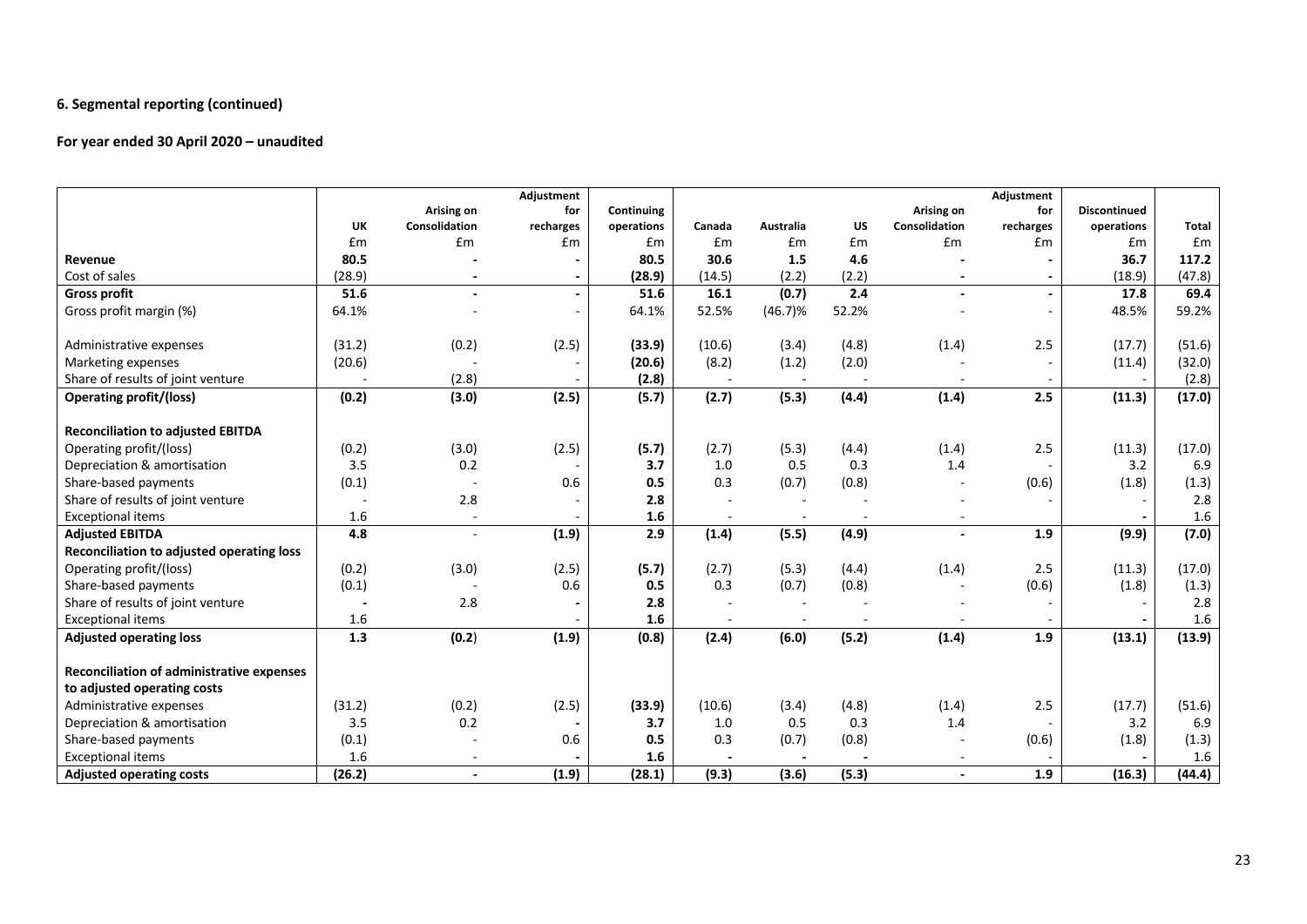# **6. Segmental reporting (continued)**

|                           | 31 October 2020 | 31 October 2019 | 30 April 2020      |
|---------------------------|-----------------|-----------------|--------------------|
|                           | unaudited       | unaudited       | audited            |
| <b>Non-current assets</b> | £m              | £m              | $\pmb{\epsilon}$ m |
| UK                        | 26.7            | 80.5            | 69.0               |
| Canada                    |                 | 5.2             | 5.7                |
| Australia                 |                 |                 |                    |
| <b>US</b>                 |                 |                 |                    |
| Consolidation adjustments |                 | (23.4)          | (11.0)             |
| Total                     | 26.7            | 62.3            | 63.7               |
| <b>Total assets</b>       |                 |                 |                    |
| UK                        | 123.5           | 227.8           | 113.6              |
| Canada                    |                 | 11.4            | 13.0               |
| Australia                 |                 | 0.9             |                    |
| <b>US</b>                 |                 | 0.5             |                    |
| Consolidation adjustments |                 | (114.1)         | (11.0)             |
| Total                     | 123.5           | 126.5           | 115.6              |
| <b>Total liabilities</b>  |                 |                 |                    |
| UK                        | 35.3            | 25.9            | 22.0               |
| Canada                    |                 | 8.9             | 13.1               |
| Australia                 |                 | 35.0            |                    |
| <b>US</b>                 |                 | 51.4            |                    |
| Consolidation adjustments |                 | (85.0)          | (1.6)              |
| Total                     | 35.3            | 36.2            | 33.5               |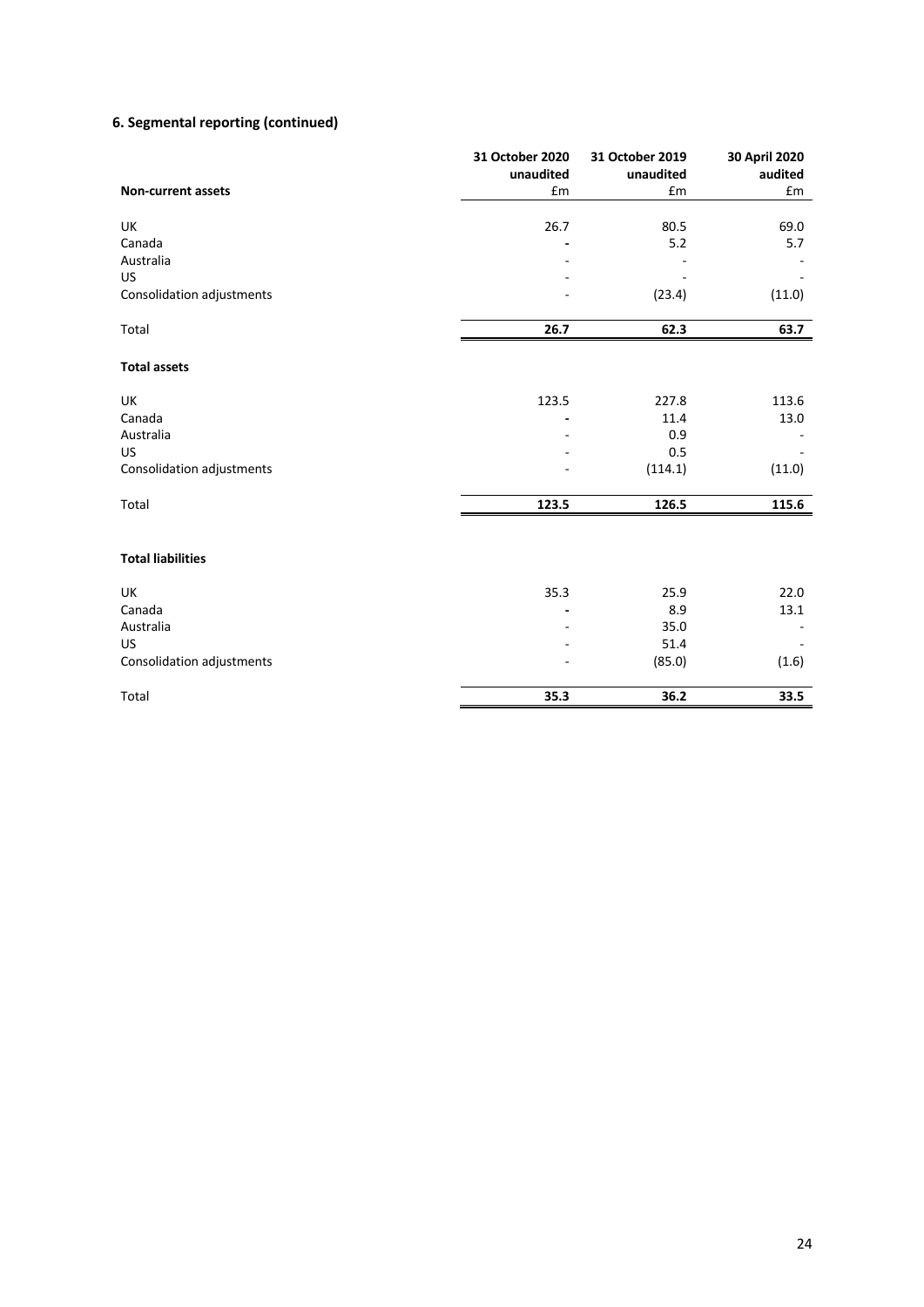#### **6. Segmental reporting (continued)**

Cash flows related to discontinued operations were as follows:

|                                                                                                   |              | Six months            |                       |
|---------------------------------------------------------------------------------------------------|--------------|-----------------------|-----------------------|
|                                                                                                   |              | ended 31              | Year ended 30         |
|                                                                                                   | Six months   | October 2019          | April 2020            |
|                                                                                                   | ended 31     | <b>Restated - see</b> | <b>Restated - see</b> |
|                                                                                                   | October 2020 | note 2.2              | note 2.2              |
|                                                                                                   | unaudited    | unaudited             | unaudited             |
|                                                                                                   | £m           | £m                    | Em                    |
| Operating cash inflow / (outflow) before changes in<br>working capital                            |              |                       |                       |
| Continuing operations                                                                             | 3.1          | 0.5                   | (0.5)                 |
| Discontinued operations                                                                           | 1.0          | (9.3)                 | (12.4)                |
|                                                                                                   | 4.1          | (8.8)                 | (12.9)                |
| Operating cash inflow / (outflow) after changes in working<br>capital, interest and taxation paid |              |                       |                       |
| Continuing operations                                                                             | 12.3         | (1.9)                 | (8.9)                 |
| Discontinued operations                                                                           | 1.3          | (12.2)                | (15.1)                |
| Net cash inflow / (outflow) from operating activities                                             | 13.6         | (14.1)                | (24.0)                |
| <b>Investing activities</b>                                                                       |              |                       |                       |
| Continuing operations                                                                             | (0.9)        | (5.9)                 | (5.8)                 |
| Discontinued operations                                                                           | 32.4         | (1.0)                 | (1.3)                 |
| Net cash inflow / (outflow) from investing activities                                             | 31.5         | (6.9)                 | (7.1)                 |
| <b>Financing activities</b>                                                                       |              |                       |                       |
| Continuing operations                                                                             | (0.3)        | (0.3)                 | (0.5)                 |
| Discontinued operations                                                                           |              | 0.1                   | (0.2)                 |
| Net cash outflow from financing activities                                                        | (0.3)        | (0.2)                 | (0.7)                 |

#### **7. Profit on disposal of Canadian business**

On 15 July 2020 the Group completed the disposal of its Canadian business, being all Canadian subsidiaries and the entire Canada segment, to the Desjardins Group, a Canadian cooperative financial group. Headline consideration was \$60.5m Canadian Dollars (£36.1m), or £35.9m net of professional fees of £0.2m, to be adjusted for working capital and debt in line with completion accounts in due course. Part of the proceeds were allocated to the repayment of intra-Group debt owed to Purplebricks Group plc.

In November 2020, working capital and debt adjustments were provisionally agreed at \$1.0m Canadian Dollars (£0.5m), giving revised net proceeds due to the Group, net of advisor fees of £0.2m of £36.4m. After accounting for the disposal of the Group's Canadian business at book value, including the book value of goodwill and other intangibles arising on the acquisition, and the derecognition of associated deferred tax assets, the Group recorded a profit on disposal of £2.3m. Further detail is set out in the table below:

|                                                                 | £m     |
|-----------------------------------------------------------------|--------|
| Cash consideration received / due under working capital true-up | 36.4   |
| Carrying amount of net assets disposed of                       | (34.1) |
| Gain on sale                                                    |        |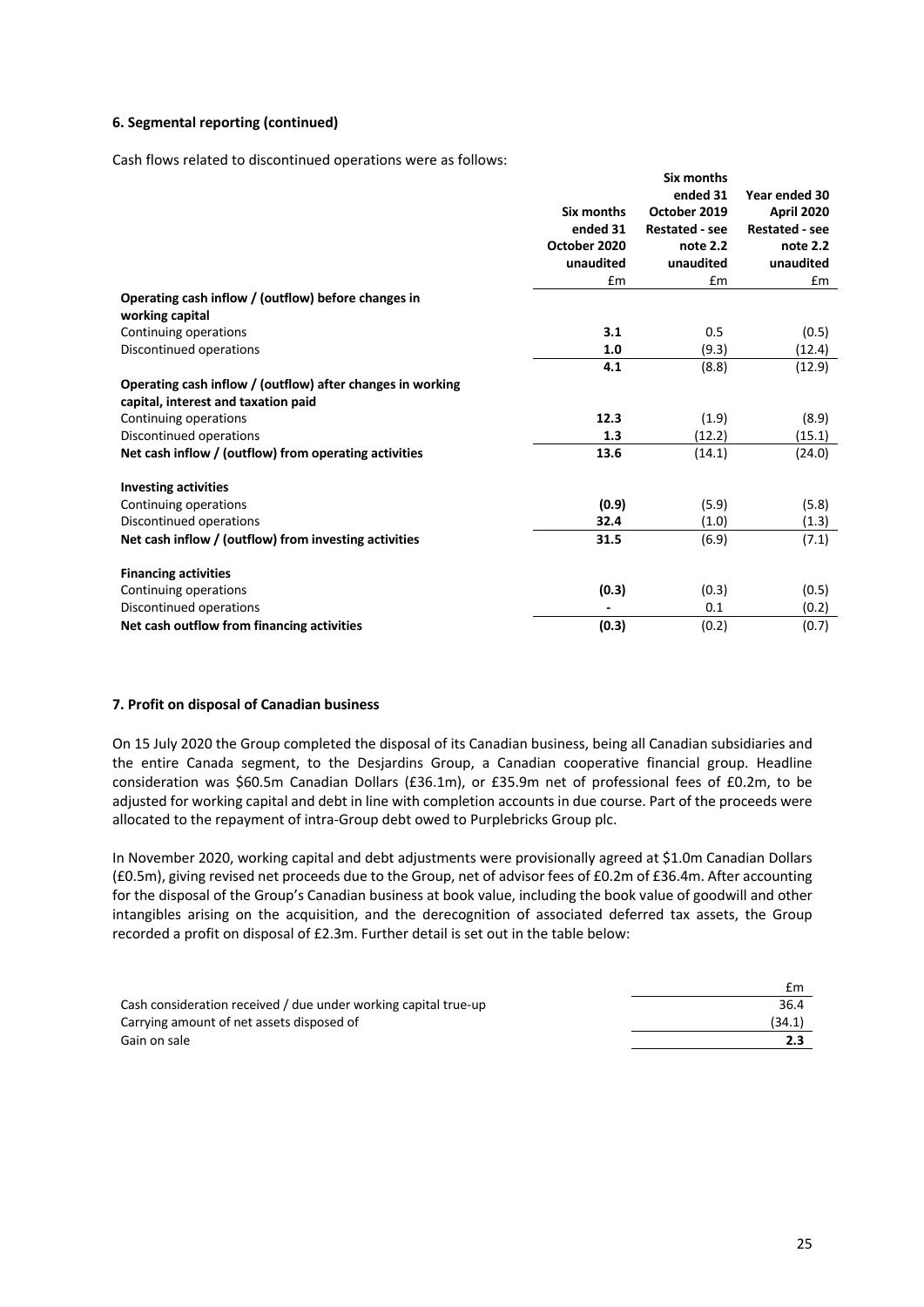#### **7. Profit on disposal of Canadian business (continued)**

The carrying amounts of assets and liabilities at the date of sale were:

|                                      | 34.1 |
|--------------------------------------|------|
| Working capital and other net assets | 1.2  |
| Customer relationships               | 1.1  |
| Proprietary technology               | 1.1  |
| Brand                                | 13.5 |
| Goodwill                             | 17.2 |
|                                      |      |
|                                      | £m   |

The Australia, US and Canada operations represented in their entirety the segments as disclosed in note 6. The operating losses of discontinued segments are reconciled to the net loss relating to discontinued activities as follows:

|                                                             | Six months<br>ended 31<br>October 2020 | Six months<br>ended 31<br>October 2019<br>Restated – see<br>note 2.2 | Year ended 30<br><b>April 2020</b><br>Restated – see<br>note 2.2 |
|-------------------------------------------------------------|----------------------------------------|----------------------------------------------------------------------|------------------------------------------------------------------|
|                                                             | $\mathsf{fm}$                          | £m                                                                   | £m                                                               |
| Operating profit / (loss) relating to discontinued segments | 1.5                                    | (11.5)                                                               | (11.3)                                                           |
| Gain on disposal of Canadian business                       | 2.3                                    |                                                                      |                                                                  |
| Net finance expense relating to discontinued segments       |                                        | (0.1)                                                                | (0.4)                                                            |
| Tax (charge) / credit relating to discontinued segments     |                                        | 0.1                                                                  | 0.7                                                              |
| Exchange differences recycled on disposal of Canadian       |                                        |                                                                      |                                                                  |
| business                                                    | (0.9)                                  |                                                                      |                                                                  |
| Profit / (loss) from discontinued operations                | 2.9                                    | (11.5)                                                               | (11.0)                                                           |

#### **8. Exceptional items**

|                          | Six months<br>ended 31<br>October 2020 | Six months<br>ended 31<br>October 2019 | Year ended 30<br><b>April 2020</b> |
|--------------------------|----------------------------------------|----------------------------------------|------------------------------------|
|                          | £m                                     | £m                                     | £m                                 |
| <b>Exceptional items</b> | 1.7                                    | $\overline{\phantom{0}}$               | 1.6                                |

Exceptional items comprise:

- i. Costs of a fundamental restructuring programme which was started in FY20 focused on the customer services and sales functions and which in H1 21 has shifted focus onto employed head office functions of £0.8m. (H1 20: £nil ; FY 20: £1.2m).
- ii. Costs continuing from FY 20 of supporting the network of independent LPEs in response to the COVID-19 crisis of £0.9m. (H1 20: £nil ; FY 20: £0.4m).

These items were identified in FY 20 as exceptional because they are (i) the first instance of such costs being incurred in the group's history and (ii) they are not expected to recur regularly or cyclically.

Support to the LPE network during the COVID-19 crisis is currently not expected to continue into H2 21, as we currently do not anticipate a full shut down of the housing market to reoccur.

The aggregate amounts accrued but not yet paid in respect of exceptional charges total £0.1m at 31 October 2020. All amounts are expected to be paid in cash before the year end. All amounts disclosed as exceptional are deductible to tax.

All exceptional items are presented within administration expenses in the consolidated income statement.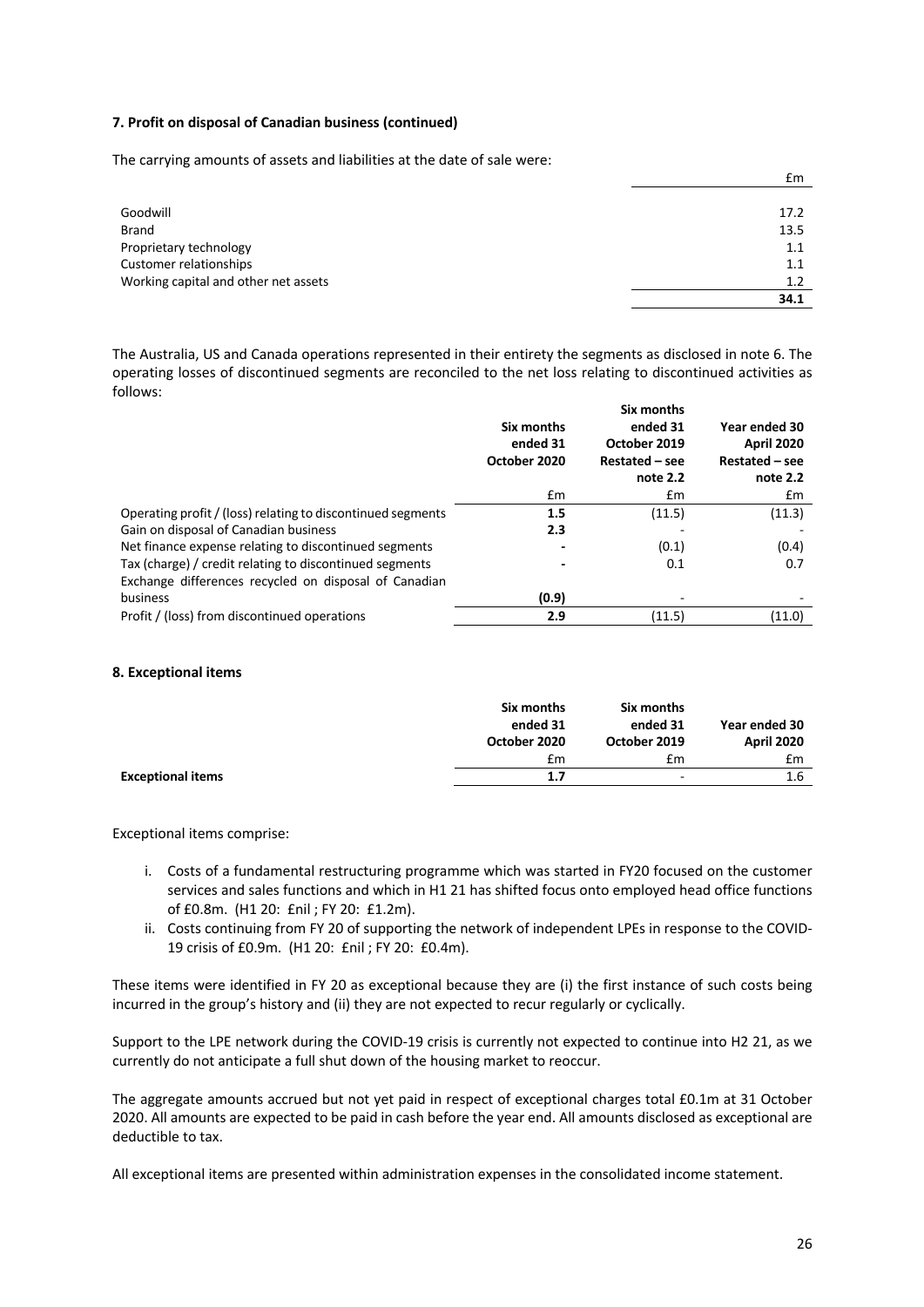#### **9. Earnings per share**

Total including discontinued operations

|                                                                                               | Six months<br>ended 31<br>October 2020 | Six months<br>ended 31<br>October 2019 | Year ended 30<br>April 2020 |
|-----------------------------------------------------------------------------------------------|----------------------------------------|----------------------------------------|-----------------------------|
|                                                                                               |                                        |                                        |                             |
| Profit / (loss) from total operations £m<br>Weighted average number of shares in issue ('000) | 6.8<br>306,806                         | (14.1)<br>305,974                      | (19.2)<br>306,389           |
| Earnings / (loss) per share for total operations $(E)$ – basic                                | 0.02                                   | (0.05)                                 | (0.06)                      |
|                                                                                               |                                        |                                        |                             |
| Potentially dilutive shares unissued at reporting date ('000)                                 | 12.607                                 | 12.046                                 | 9,738                       |
| Total potentially dilutive shares at reporting date ('000)                                    | 319,413                                | 318,020                                | 316,127                     |
| Earnings / (loss) per share for total operations $(f)$ – diluted                              | 0.02                                   | (0.05)                                 | (0.06)                      |

Where applicable, diluted loss per share from total operations is equal to the basic loss per share as a result of the Group recording a loss for the period, which cannot be diluted.

#### From continuing operations

|                                                                          | Six months<br>ended 31<br>October 2020 | Six months<br>ended 31<br>October 2019<br>Restated – see<br>note 2.2 | Year ended 30<br><b>April 2020</b><br>Restated – see<br>note 2.2 |
|--------------------------------------------------------------------------|----------------------------------------|----------------------------------------------------------------------|------------------------------------------------------------------|
| Profit / (loss) from continuing operations £m                            | 3.9                                    | (2.6)                                                                | (8.2)                                                            |
| Weighted average number of shares in issue ('000)                        | 306,806                                | 305,974                                                              | 306,389                                                          |
| Earnings / (loss) per share for continuing operations $(E)$<br>– basic   | 0.01                                   | (0.01)                                                               | (0.03)                                                           |
| Potentially dilutive shares unissued at reporting date<br>(1000)         | 12,607                                 | 12.046                                                               | 9,738                                                            |
| Total potentially dilutive shares at reporting date ('000)               | 319,413                                | 318.020                                                              | 316,127                                                          |
| Earnings / (loss) per share for continuing operations $(E)$<br>– diluted | 0.01                                   | (0.01)                                                               | (0.03)                                                           |

Where applicable, diluted loss per share from consolidated operations is equal to the basic loss per share as a loss cannot be diluted.

The number of shares in issue at both 30 April 2020 and 31 October 2020 was 306,806,039.

#### **10. Investment in jointly controlled entity and investment in associate**

|                                       | Investment in | Investment in<br>jointly controlled |  |
|---------------------------------------|---------------|-------------------------------------|--|
|                                       | associate     | entity                              |  |
|                                       | £m            | £m                                  |  |
| At 1 May 2019                         |               | 10.7                                |  |
| Equity investments                    |               | 4.6                                 |  |
| Share of result for H1 20             |               | (1.6)                               |  |
| At 31 October 2019                    |               | 13.7                                |  |
| Share of result for H2 20             |               | (1.2)                               |  |
| At 30 April 2020                      |               | 12.5                                |  |
| Reclassification to associate         | 12.5          | (12.5)                              |  |
| Gain on reclassification to associate | 1.4           |                                     |  |
| Share of result for H1 21             | (1.5)         |                                     |  |
| At 31 October 2020                    | 12.4          |                                     |  |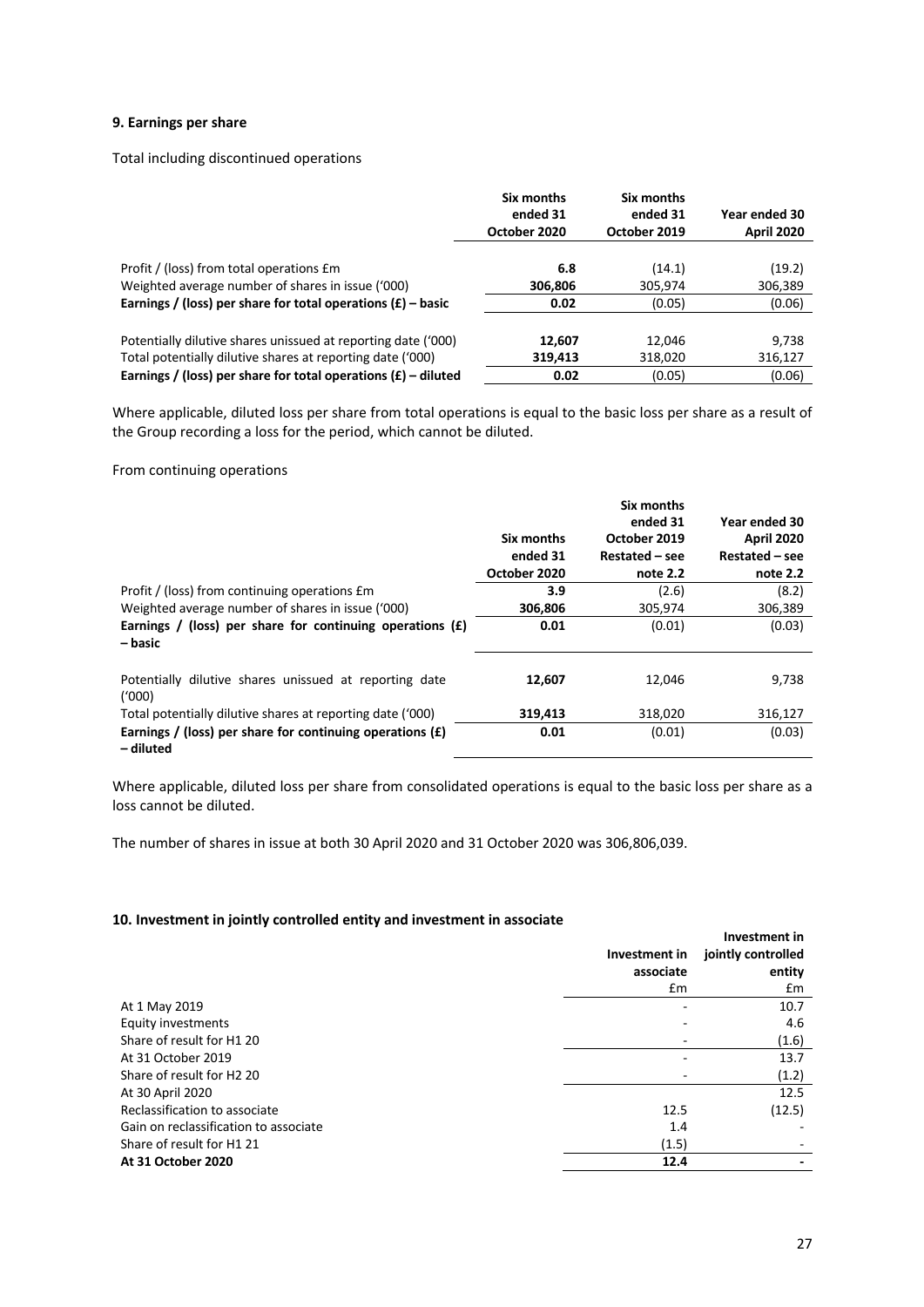#### **10. Investment in jointly controlled entity and investment in associate (continued)**

In assessing the status of the Group's investment in Homeday, which is held through a joint venture with Axel Springer, the Group has to consider the effect of convertible loans which exist between Axel Springer and 107 Media, and put and call options which exist between the shareholders of Homeday, as set out on pages 82 and 83 of the Annual Report 2020.

Options which may in the future confer substantive rights must be considered as exercised if there are no substantial barriers to exercise. Whether substantial barriers exist is subjective and is a matter of judgement.

At 30 April 2020, the Group took the view that there were substantial barriers to the exercise of the convertible loans between Axel Springer and 107 Media, and therefore the Group's investment in 107 Media was accounted for as a joint venture.

At 31 October 2020, the Group has re-assessed this judgement and has concluded that there are no substantive barriers to the exercise of the convertible loans between Axel Springer and 107 Media. Therefore, at 31 October 2020, the Group's investment in 107 Media has been determined to meet the definition as an associate rather than a joint venture based on the guidance in IAS28 and IFRS 11, and its presentation has been amended on the group balance sheet.

At the point of step down, the Group assessed the carrying value of its investment against the Group's revised share of the fair value of the underlying assets and liabilities of 107 Media, including 107 Media's investment in Homeday. A gain on deemed dilution in shareholding arising from this re-assessment of accounting judgement of £1.4m arose and is reflected in the table of movements in investment above.

#### **11. Intangible assets**

|                      | Internally                           |                         | <b>Patents</b>   |                                  |                           |                              |              |
|----------------------|--------------------------------------|-------------------------|------------------|----------------------------------|---------------------------|------------------------------|--------------|
|                      | generated<br>intangible <sup>1</sup> | Capitalised<br>software | and<br>trademark | <b>Customer</b><br>relationships | Proprietary<br>technology | <b>Brand</b>                 | <b>Total</b> |
|                      | £m                                   | £m                      | £m               | £m                               | Em                        | £m                           | £m           |
| Cost                 |                                      |                         |                  |                                  |                           |                              |              |
| At 1 May 2020        | 8.9                                  | 1.1                     | 0.1              | 2.8                              | 2.9                       | 13.2                         | 29.0         |
| Internally developed |                                      |                         |                  |                                  |                           |                              |              |
| assets               | 0.9                                  |                         |                  |                                  |                           |                              | 0.9          |
| Foreign exchange     |                                      |                         |                  | 0.1                              | 0.1                       | 0.3                          | 0.5          |
| Disposals on sale of |                                      |                         |                  |                                  |                           |                              |              |
| Canada               |                                      | (0.2)                   |                  | (1.8)                            | (3.0)                     | (13.5)                       | (18.5)       |
| At 31 October 2020   | 9.8                                  | 0.9                     | 0.1              | 1.1                              |                           | $\overline{\phantom{m}}$     | 11.9         |
|                      |                                      |                         |                  |                                  |                           |                              |              |
| Amortisation         |                                      |                         |                  |                                  |                           |                              |              |
| At 1 May 2020        | (5.8)                                | (0.8)                   | (0.1)            | (1.3)                            | (1.8)                     |                              | (9.8)        |
| Amortisation for the |                                      |                         |                  |                                  |                           |                              |              |
| period               | (0.8)                                | (0.1)                   |                  | (0.2)                            | (0.1)                     |                              | (1.2)        |
| Disposals on sale of |                                      |                         |                  |                                  |                           |                              |              |
| Canada               | $\overline{\phantom{a}}$             | 0.2                     |                  | 0.7                              | 1.9                       | $\qquad \qquad \blacksquare$ | 2.8          |
| Transfer             |                                      | 0.2                     |                  |                                  |                           | $\overline{\phantom{0}}$     | 0.2          |
| At 31 October 2020   | (6.6)                                | (0.5)                   | (0.1)            | (0.8)                            |                           | $\overline{\phantom{0}}$     | (8.0)        |
| Net carrying value   |                                      |                         |                  |                                  |                           |                              |              |
| At 31 October 2020   | 3.2                                  | 0.4                     |                  | 0.3                              |                           |                              | 3.9          |
| At 30 April 2020     | 3.1                                  | 0.3                     |                  | 1.5                              | 1.1                       | 13.2                         | 19.2         |

(1) Being the Group's internally generated technology applications and website.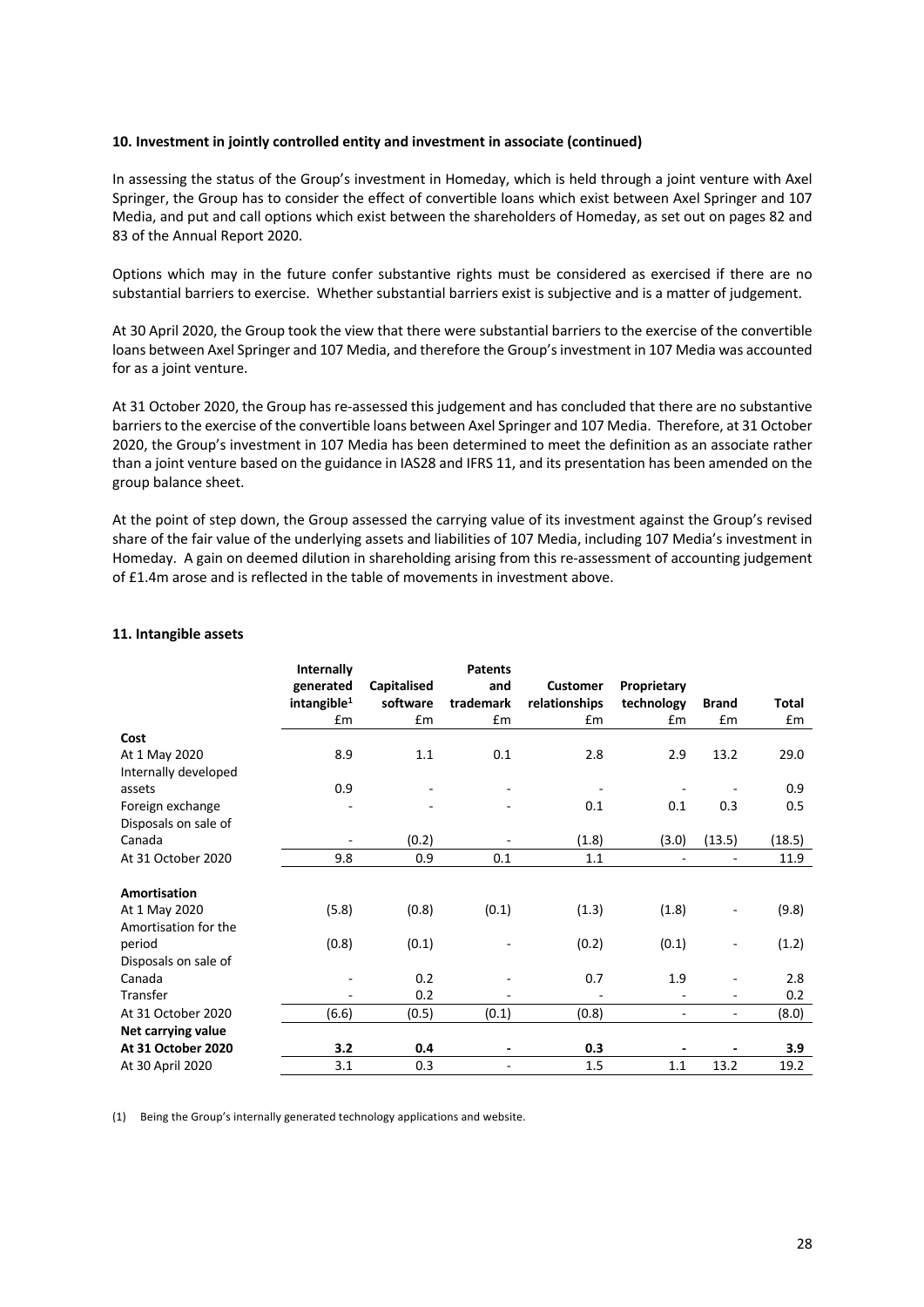### **12. Goodwill**

|                             | <b>Lettings CGU</b>      | Canada                   | Total  |
|-----------------------------|--------------------------|--------------------------|--------|
|                             | £m                       | £m                       | £m     |
| Cost and carrying amount    |                          |                          |        |
| At 1 May 2020               | 2.6                      | 16.9                     | 19.5   |
| Foreign exchange            | $\overline{\phantom{0}}$ | 0.3                      | 0.3    |
| Disposals on sale of Canada | -                        | (17.2)                   | (17.2) |
| At 31 October 2020          | 2.6                      | $\overline{\phantom{a}}$ | 2.6    |

#### **13. Government assistance**

Government grants of £0.7m were received in H1 21 (H1 20: £nil, FY 20: £0.3m) under the UK Government 's Coronavirus Job Retention Scheme ('CJRS') initiative to provide financial support to companies in order to allow them to retain on payroll certain employees who were not required in the business due to COVID-19 related activity reductions and therefore placed temporarily on furlough.

Government grants of £0.9m were received in H1 21 (H1 20: £nil, FY 20: £0.7m) under the "Canada emergency wage subsidy (CEWS)" relief program to provide financial support to companies in order to allow them to retain on payroll certain employees who were not required in the business due to COVID-19 related activity reductions and therefore placed temporarily on furlough.

In the UK, the Group also took advantage of HMRC's VAT deferral scheme to defer payment of £0.9m of VAT, of which at 31 October 2020, £0.8m remains unpaid.

#### **14. Related party transactions**

On 14 August 2020, 2,500,000 awards were granted to Vic Darvey, CEO and 1,700,000 awards were granted to Andy Botha, CFO, under the Purplebricks Performance Share Plan. The awards have an exercise price of one penny per share and become exercisable subject to continued employment and performance based on the Company's relative total shareholder return and EBITDA over a three-year performance period.

On 3 August 2020, Adrian Blair, Independent Non-Executive Director, purchased 97,088 shares in the Company at £0.52.

On 6 August 2020, Simon Downing, Senior Independent Non-Executive Director, purchased 500,000 shares in the Company at £0.58.

In July 2020, the Group disposed of its business in Canada, including the group of companies headed by DuProprio Inc, as set out in note 7. As part of the disposal, DuProprio Inc repaid the intragroup loan due to Purplebricks Group plc of £6.1m in full.